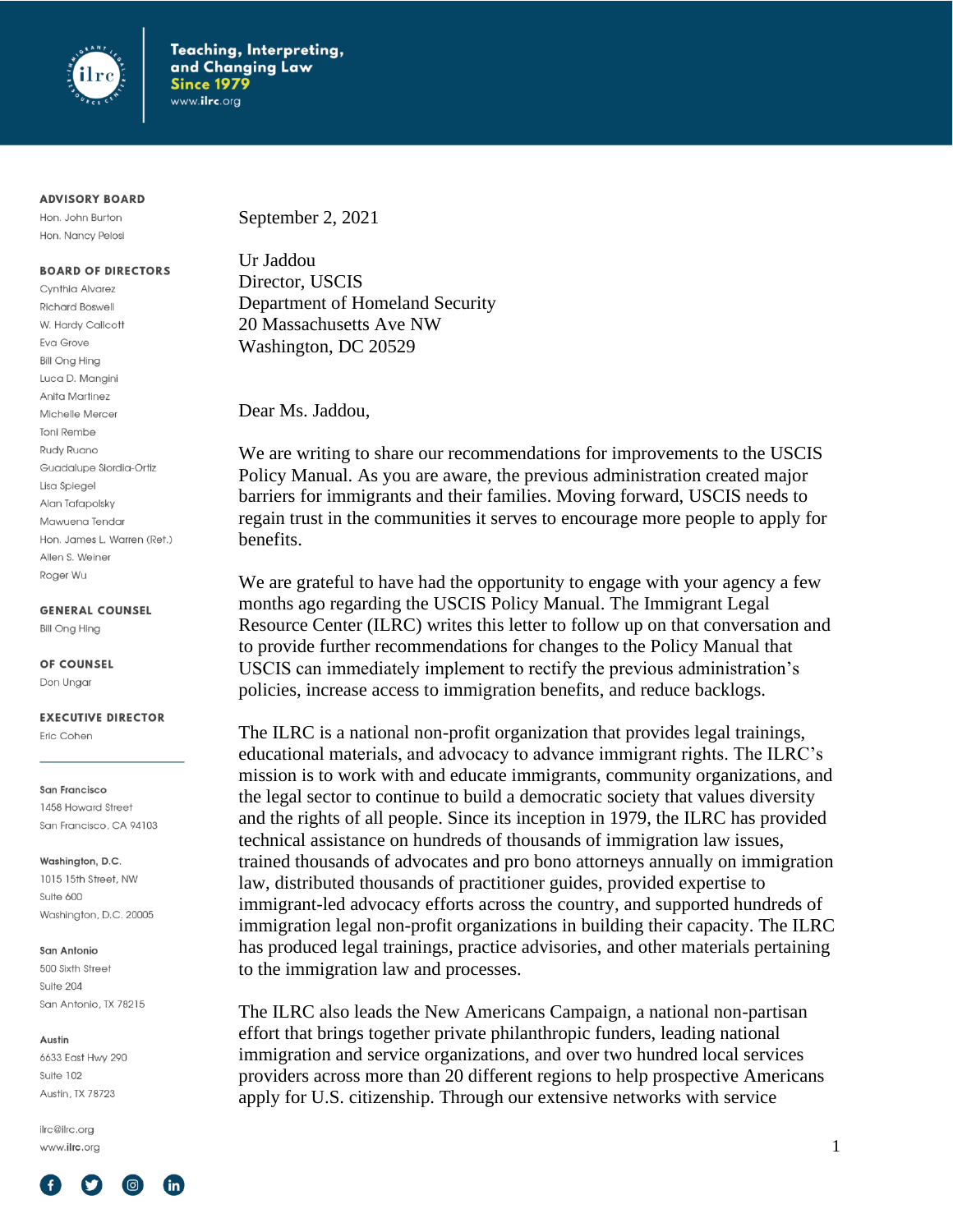providers, immigration practitioners, and naturalization applicants, we have developed a profound understanding of the barriers faced by low-income individuals seeking to obtain immigration benefits.

We believe that having a good policy manual provides clarity to advocates advising community members, decreases fear of the unknown in applying for benefits, increases efficiency by producing better prepared applications and applicants, and helps provide uniform adjudications so that applications receive consistent treatment.

Having clear and consistent policies that incorporate feedback from USCIS customers is critically important at this moment because many would-be USCIS customers refrained from interacting with the agency during the last Presidential administration. Regaining trust in the immigrant community is an important part of rebuilding USCIS. We believe that USCIS should be proactive in rescinding harmful policies that erode community trust.

In keeping with these goals and values, we recommend USCIS make the following changes to the USCIS Policy Manual in order to rebuild customer trust. We are available to answer any questions about these areas, and respectfully request a meeting to discuss further.

Sincerely,

/s/ Alison Kamhi Supervising Attorney Immigrant Legal Resource Center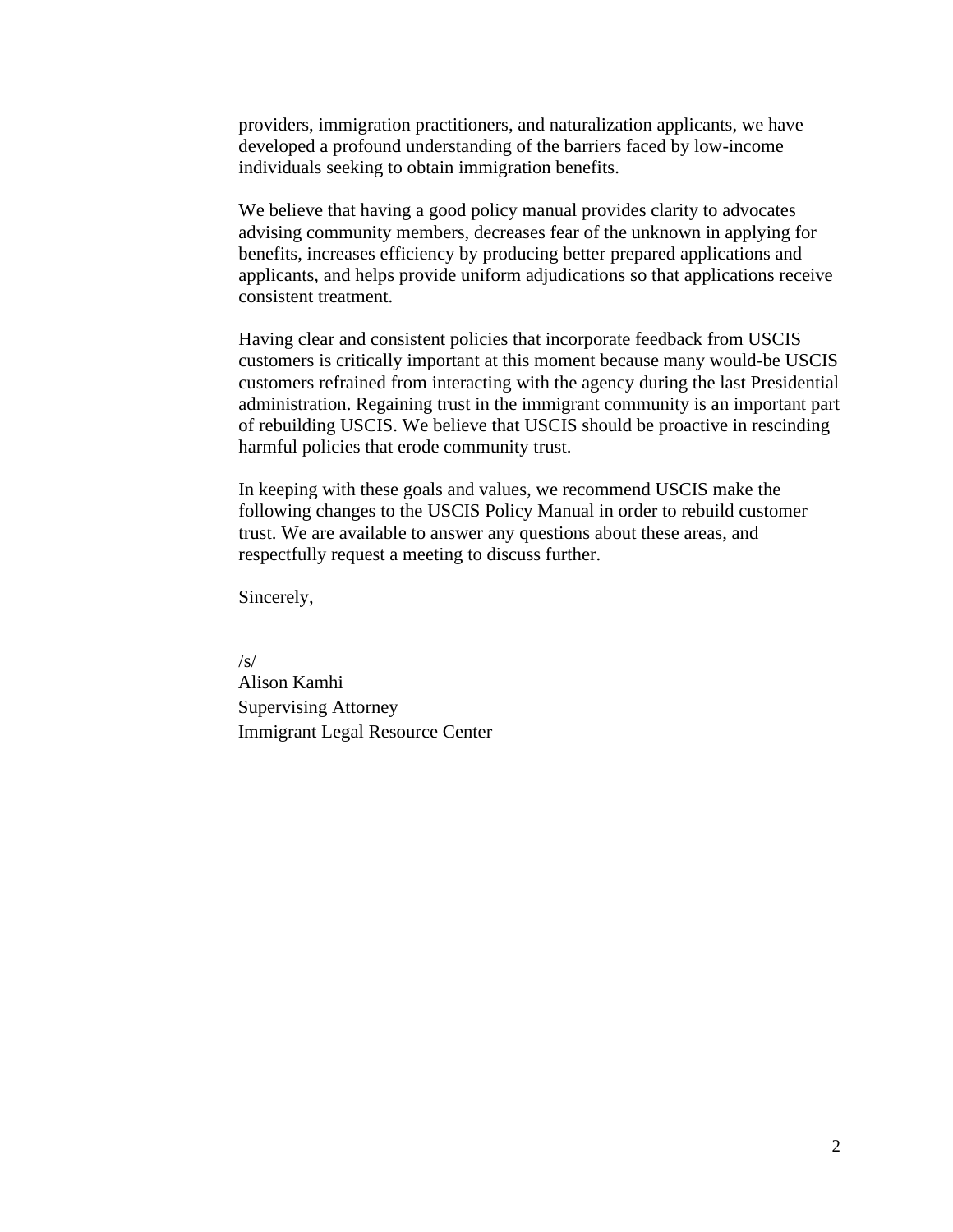# **ILRC SUGGESTED USCIS POLICY MANUAL CHANGES TABLE OF CONTENTS**

| 1.  | Withdraw the changes made to 1 USCIS-PM E.8 and 10 USCIS-PM A.5 of the USCIS Policy                   |
|-----|-------------------------------------------------------------------------------------------------------|
| 2.  | Withdraw the changes made to 7 USCIS-PM A.1 and 7 USCIS-PM A.10 of the USCIS Policy                   |
| 3.  |                                                                                                       |
|     |                                                                                                       |
| 4.  |                                                                                                       |
| 5.  |                                                                                                       |
|     |                                                                                                       |
| 6.  | Withdraw the section on "extreme vetting" described in 12 USCIS-PM D.2(d) of the USCIS Policy         |
| 7.  |                                                                                                       |
| 8.  |                                                                                                       |
| 9.  | Clarify guidance in 12 USCIS-PM D.3 regarding the continuous residence requirement for periods        |
|     | 10. Update 12 USCIS-PM K.3 and 12 USCIS-PM K.4 to authorize recognition of common law name            |
| 11. | Withdraw the section 12 USCIS-PM F.5(c)(2) on "Conditional GMC Bar Applies Regardless of              |
|     | 12. Withdraw naturalization good moral character guidance regarding DUIs and correct chart in 12      |
| 13. | Clarify in 12 USCIS-PM H App. Chart 2 that individuals can acquire citizenship through a U.S.         |
|     |                                                                                                       |
|     | 15. Instruct adjudicators in 12 USCIS-PM H.5(h) to prioritize N-600K applicants about to age out.  19 |
|     |                                                                                                       |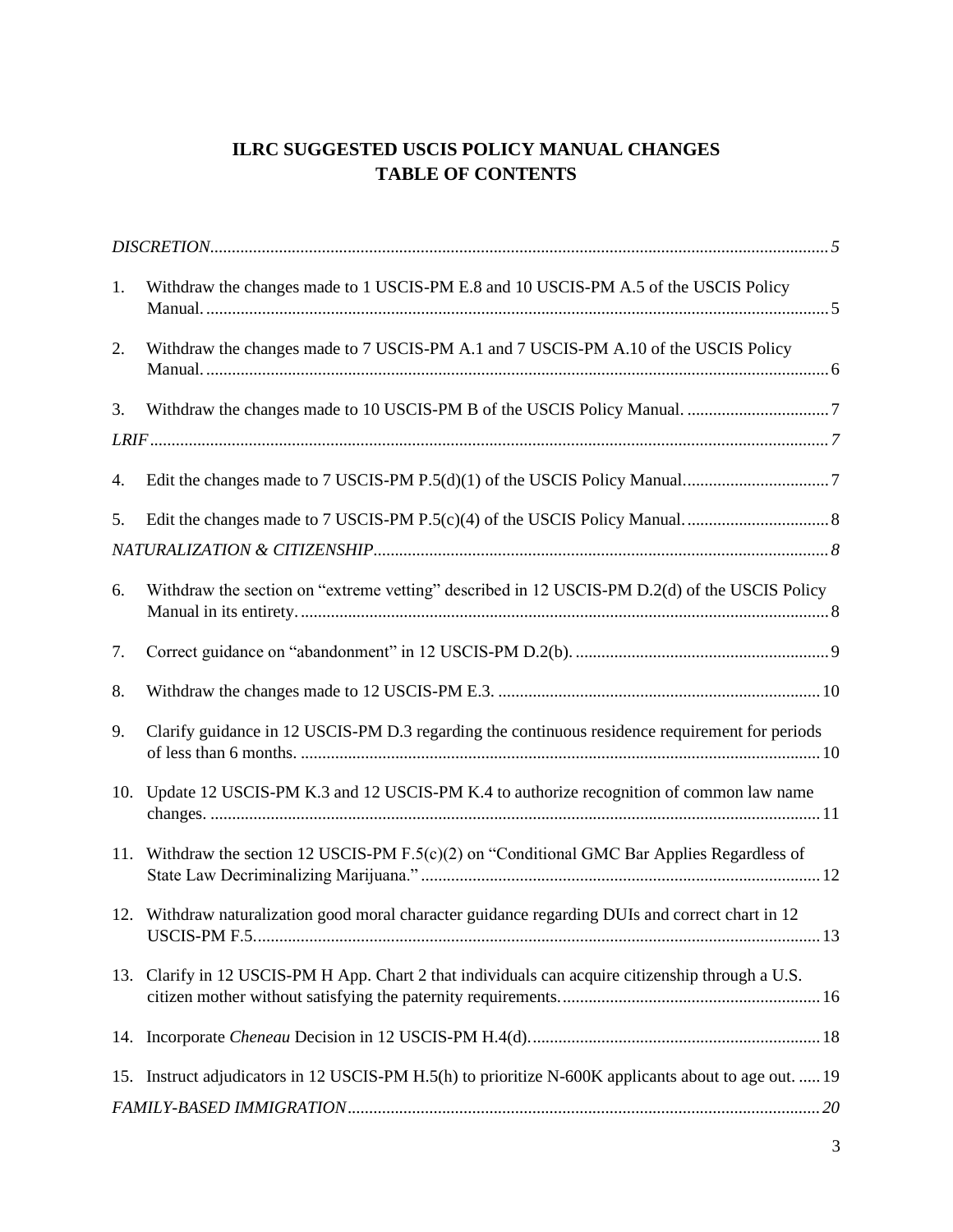| 16. Correct the legal error in 7 USCIS C.2(c)(2) and 7 USCIS C.2(d)(1)-(2) on grandfathering under |  |
|----------------------------------------------------------------------------------------------------|--|
|                                                                                                    |  |
|                                                                                                    |  |
| 18. Withdraw the changes made to 7 USCIS-PM A.5, 7 USCIS-PM L.5, and 7 USCIS-PM M.5  27            |  |
|                                                                                                    |  |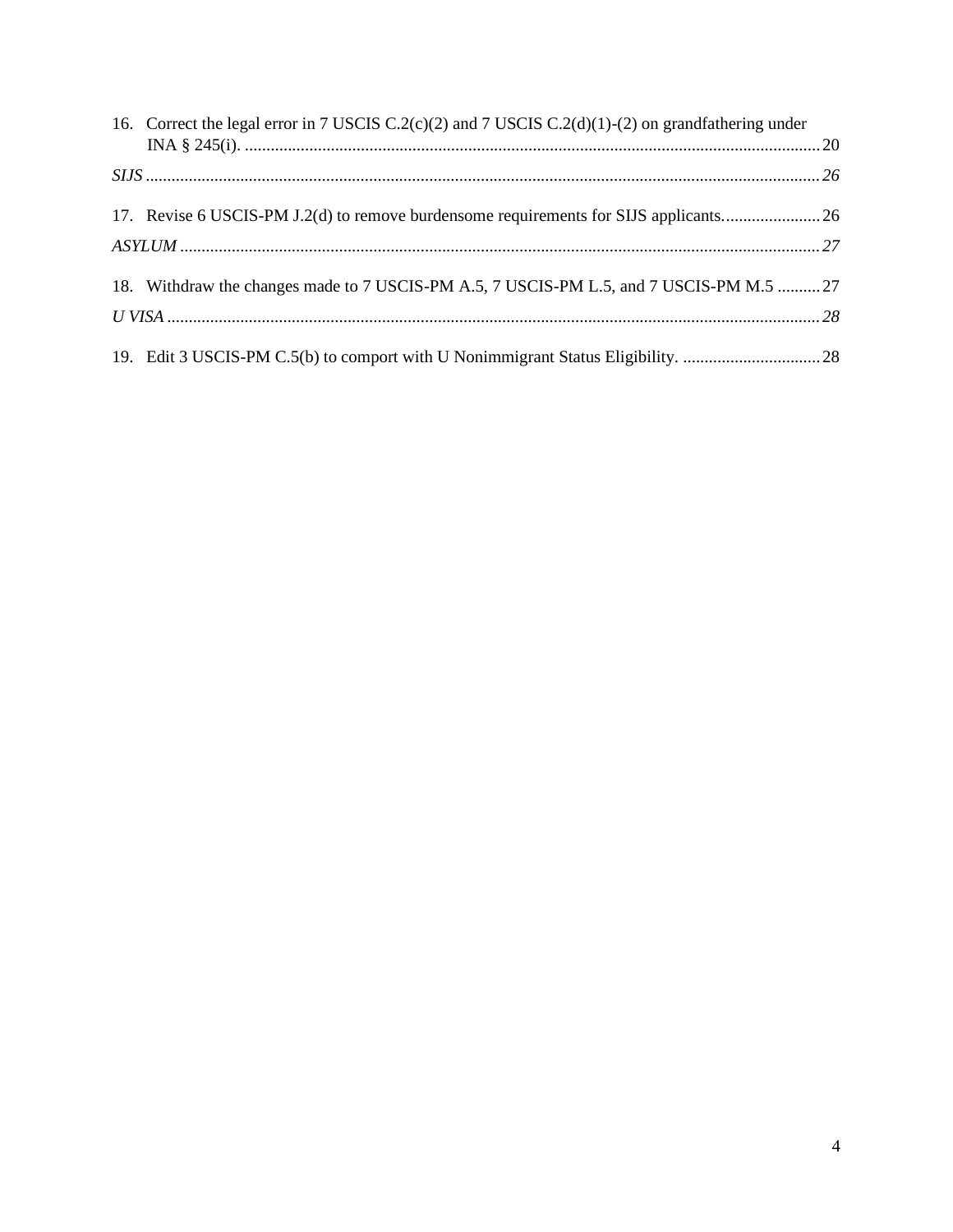## <span id="page-4-1"></span><span id="page-4-0"></span>**DISCRETION**

## **1. Withdraw the changes made to 1 USCIS-PM E.8 and 10 USCIS-PM A.5 of the USCIS Policy Manual.**

We ask USCIS to withdraw the changes made to 1 USCIS-PM E.8 and 10 USCIS-PM A.5, as described in the policy alert entitled "Applying Discretion in USCIS Adjudications" on July 15, 2020. These changes superseded the Adjudicator's Field Manual (AFM) 10.15, which we encourage USCIS to reinstate (see below) for all sections affected by the 2020 and 2021 PM changes on discretion.

These changes impacted more than a dozen types of applications for immigration benefits, including I-485 Adjustment applications; waiver applications with I-601s, I-601As, and I-212 permission to reapply; employment authorization applications I-765s; fiancé petitions I-129s; and half a dozen more application types. As happened with the two subsequent policy manual releases on discretion in 2020 and 2021, no distinction is made between different types of immigration benefits and their different legal requirements. In addition, USCIS used as legal "support" a series of cases that concerned the particular legal requirements of criminal waiver applications under former INA  $\S 212(c)$  and INA  $\S 212(h)$ , and then applies this narrow, very specific case law without justification to everything from adjustment to employment authorization.

The July 2020 changes, and subsequent changes to discretion in the policy manual on November 17, 2020, and on January 14, 2021, represent a radical departure from the prior interpretation of "discretion," introduce vague and unnecessary adjudicatory factors, and are not required, nor supported, by law. The changes are so broad that they issue new eligibility requirements that are not supported by statute or regulation for the applications affected. These policy manual changes impose a secondary adjudication process on dozens of application forms requiring officers to multiply the amount of time USCIS adjudicators must spend determining eligibility, a move that will grind adjudications to an even slower pace and deny applicants relief for which they would otherwise be eligible. See more detailed comments in opposition to these changes at [https://www.ilrc.org/ilrc-opposes-uscis%E2%80%99s-changes-policy-manual-discretion.](https://www.ilrc.org/ilrc-opposes-uscis%E2%80%99s-changes-policy-manual-discretion)

For these reasons, the changes should be withdrawn in their entirety and the two-paragraph instruction of the AFM on discretion re-produced below should be restored.

## *USCIS Adjudicator's Field Manual (AFM) 10.15: Exercise of Discretion; Uniformity of Decisions.*

*Although all types of adjudications involve proper application of laws and regulations, a few also involve an exercise of discretion: adjustment of status under section 245 of the Act, change of status under section 248 of the Act and various waivers of inadmissibility are all discretionary applications, requiring both an application of law and a consideration of the specific facts relevant to the case. An exercise of discretion does not mean the decision can be arbitrary, inconsistent or dependent upon intangible or imagined circumstances. Although regulations can provide guidelines for many of the types of factors which are appropriate for consideration, a regulation cannot dictate the outcome of a discretionary application. [See, for example, HHS*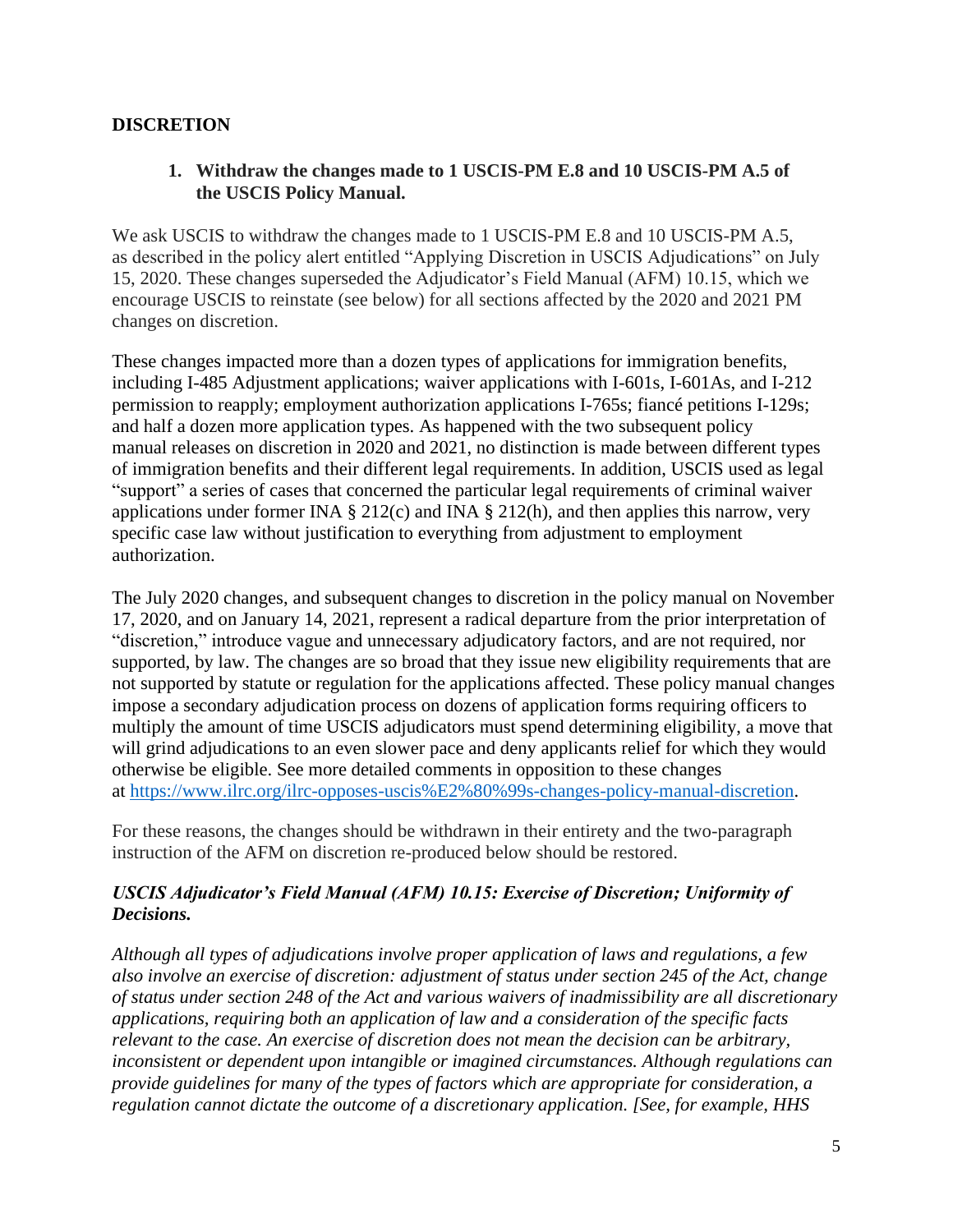*Poverty Guidelines in Appendix 10-3.] For each type of adjudication, there is also a body of precedent case law which is intended to provide guidance on how to consider evidence and weigh the favorable and adverse factors present in a case. The adjudicator must be familiar with the common factors and how much weight is given to each factor in the body of precedent case*  law. The case law and regulatory guidelines provide a framework to assist in arriving at *decisions which are consistent and fair, regardless of where the case is adjudicated or by whom.*

*It will be useful, particularly for inexperienced adjudicators, to discuss unusual fact patterns and novel cases requiring an exercise of discretion with peers and supervisors. In particularly difficult or unusual cases, the decision may be certified for review to the Administrative Appeals Office. Such certifications may ultimately result in expansion of the body of precedent case law. Discretionary decisions or those involving complex facts, whether the outcome is favorable or unfavorable to the petitioner or applicant, require supervisory review.*

*NOTE: Even in non-discretionary cases, the consideration of evidence is somewhat subjective. For example, in considering an employment-based petition, the adjudicator must examine the beneficiary's employment experience and determine if the experience meets or exceeds, in quality and quantity, the experience requirement stated on the labor certification by the employer. However, a subjective consideration of facts should not be confused with an exercise of discretion. Like an exercise of discretion, a subjective consideration of facts does not mean the decision can be arbitrary, inconsistent or dependent upon intangible or imagined circumstances.*

## <span id="page-5-0"></span>**2. Withdraw the changes made to 7 USCIS-PM A.1 and 7 USCIS-PM A.10 of the USCIS Policy Manual.**

We ask USCIS to withdraw the changes made to 7 USCIS-PM A.1 and 7 USCIS-PM A.10, as described in the policy alert entitled "Use of Discretion for Adjustment of Status" on November 17, 2020. Under this reading of INA § 245(a), USCIS adjudicators are given an extremely broad, amorphous set of factors to consider when determining whether a case warrants a "favorable exercise of discretion," a determination which is now given more weight than was previously typical. This increases the likelihood that an applicant is denied adjustment of status due to an officer finding them "undesirable," despite being fully eligible for lawful permanent resident (LPR) status on a statutory or regulatory basis. USCIS used as legal "support" a series of cases that concerned the particular legal requirements of criminal waiver applications under former INA  $\S 212(c)$  and INA  $\S 212(h)$ , and then applies this narrow, very specific case law without justification to adjustment, which has completely different legal requirements.

These changes represent a radical departure from prior interpretation of "discretion," introduce vague and unnecessary adjudicatory factors, and are not required, nor supported, by law. For more detail in the arguments against these changes to discretion see our comments submitted to the agency at

[https://www.ilrc.org/sites/default/files/resources/ilrc\\_opposes\\_november\\_2020\\_uscis\\_changes\\_t](https://www.ilrc.org/sites/default/files/resources/ilrc_opposes_november_2020_uscis_changes_to_the_policy_manual_on_discretion_in_adjustment.pdf)\_ [o\\_the\\_policy\\_manual\\_on\\_discretion\\_in\\_adjustment.pdf.](https://www.ilrc.org/sites/default/files/resources/ilrc_opposes_november_2020_uscis_changes_to_the_policy_manual_on_discretion_in_adjustment.pdf)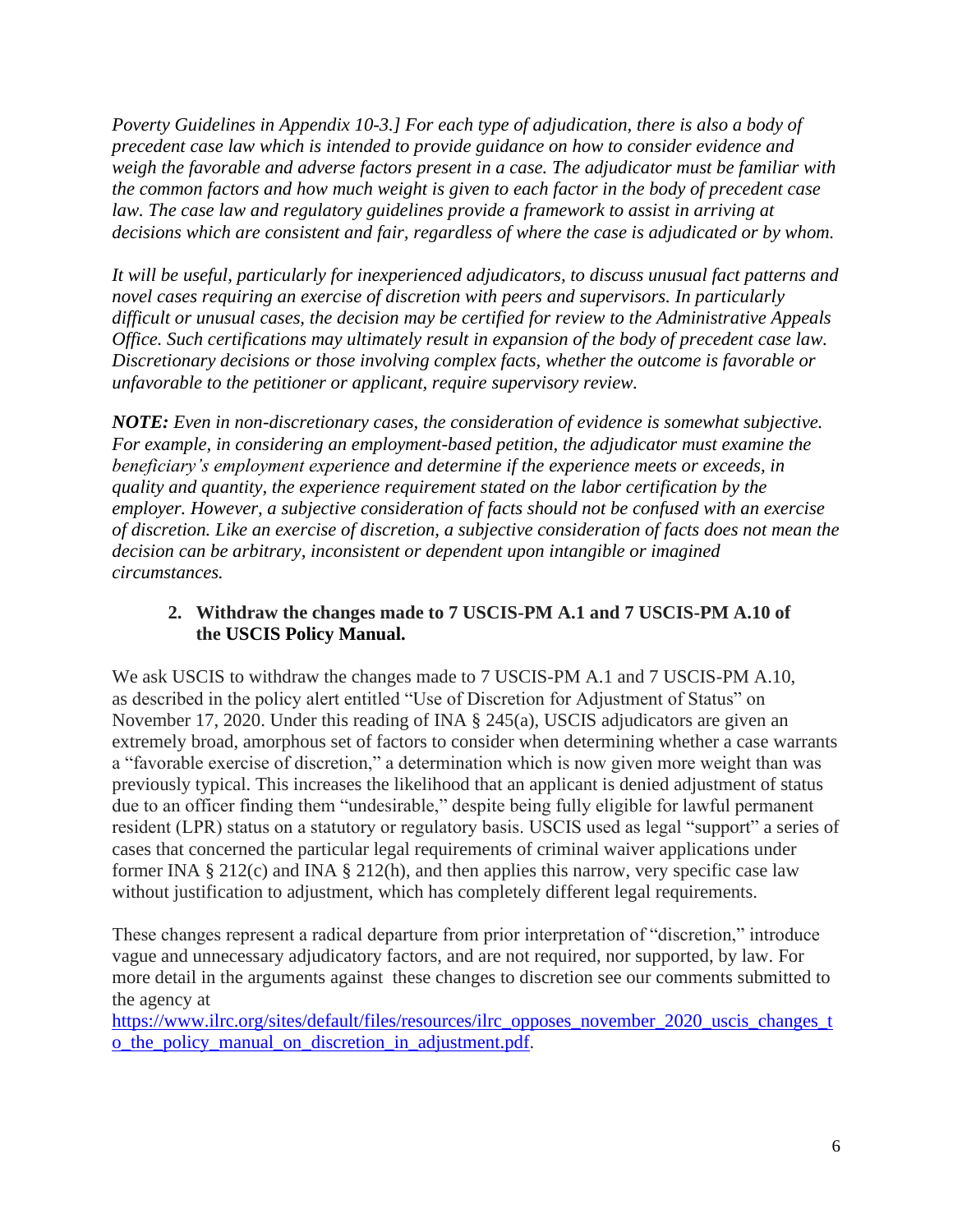For these reasons, the changes were improvidently issued and should be withdrawn in their entirety and the two-paragraph instruction of the AFM 10.15 on discretion reproduced in Section (1) above should be restored.

## **3. Withdraw the changes made to 10 USCIS-PM B of the USCIS Policy Manual.**

<span id="page-6-0"></span>We ask USCIS to withdraw the changes made to 10 USCIS-PM B, as described in the policy alert entitled "Applications for Discretionary Employment Authorization Involving Certain Adjustment Applications or Deferred Action" on January 14, 2021. We commend USCIS for altering this section of the policy manual on June 9, 2021, to restore a two-year period of employment authorization instead of one for adjustment applicants. We also applaud the agency for rescinding the guidance on August 12, 2021, related to discretionary EADs for parolees.

Nevertheless, Volume 10, Chapter B of the policy manual still cites back to the earlier release on discretion from July 2020 in 1 USCIS-PM E.8, urging officers to consider numerous amorphous factors in adjudicating employment authorization documents (EADs) that are not justified by law and pose undue burdens on both applicants and adjudicators. As with the above changes, USCIS adjudicators are given an extensive but non-exhaustive list of factors to consider when determining whether a case warrants a "favorable exercise of discretion," superseding previous policy simply to issue an EAD if the underlying benefit application was a valid one in a category which allowed employment authorization. The changes dramatically restrict employment authorization for deferred action recipients in excess of the statute. These changes represent a radical departure from prior interpretation of "discretion," introduce vague and unnecessary adjudicatory factors, and are not required, nor supported, by law. USCIS relied in error on case law concerning criminal waivers and applied it to employment authorization and its discretionary element.

These changes were improvidently issued and should be withdrawn, and the two-paragraph instruction of the AFM 10.15 reproduced in Section (1) above on discretion should be restored.

## <span id="page-6-1"></span>**LRIF**

## **4. Edit the changes made to 7 USCIS-PM P.5(d)(1) of the USCIS Policy Manual.**

<span id="page-6-2"></span>We ask USCIS to edit the changes made to 7 USCIS-PM P.5 as described in the policy alert entitled "Liberian Refugee Immigration Fairness" on April 7, 2020, in order for USCIS guidance to comply with the Liberian Refugee Immigration Fairness (LRIF) statutory intent and requirements. The language under this policy manual change contradicts the statute by imposing restrictions that go beyond statutory language and require excessive documentation from LRIF applicants and their family members.

We commend USCIS for modifying this section of the policy manual on June 11, 2021, to specify that certain documents could constitute secondary proof of nationality.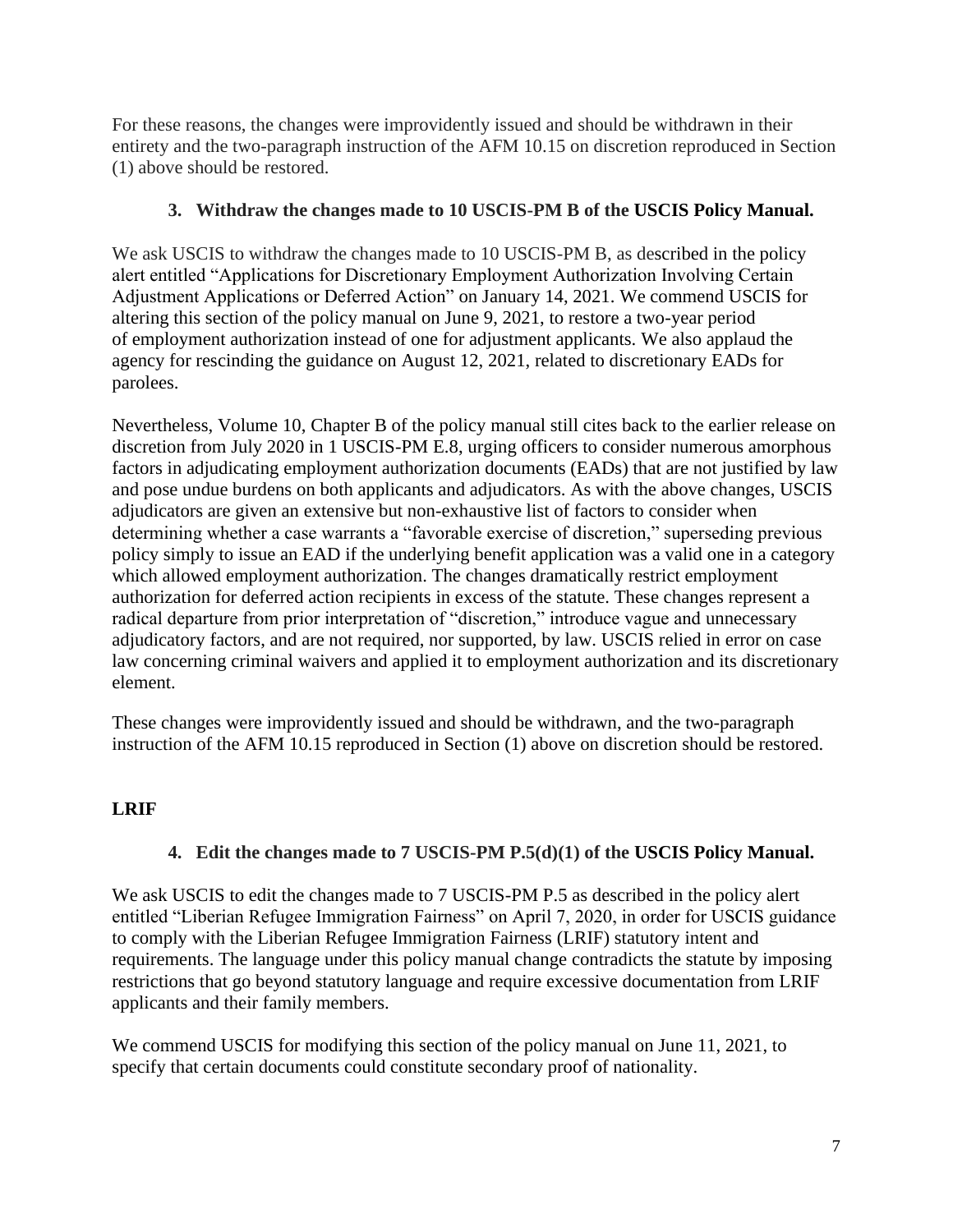However, the changes do not go far enough to comport with the intent of the statute. The existing restrictions in the policy manual continue to disqualify eligible Liberians from accessing LRIF, in contravention to Congress' mandate. The LRIF statute requires that the Department of Homeland Security "shall adjust" anyone who meets the criteria. The policy manual should be modified to reflect this congressional mandate and the liberal eligibility intent of the statute, particularly with regard to proof of nationality at 7 USCIS PM P.5(d)(1). The suggestions that ILRC and a coalition of advocates have submitted to USCIS are found in a letter sent to USCIS earlier this year,

[https://www.ilrc.org/sites/default/files/resources/lrif\\_strat\\_group\\_recs\\_and\\_engagement\\_request](https://www.ilrc.org/sites/default/files/resources/lrif_strat_group_recs_and_engagement_request_march_2021.pdf)\_ march 2021.pdf.

## **5. Edit the changes made to 7 USCIS-PM P.5(c)(4) of the USCIS Policy Manual.**

<span id="page-7-0"></span>We ask USCIS to edit the changes made to 7 USCIS-PM P.5 as described in the policy alert entitled "Liberian Refugee Immigration Fairness" on April 7, 2020, in order for USCIS guidance to comply with the Liberian Refugee Immigration Fairness (LRIF) statutory intent and requirements. The requirement that family members be ineligible to adjust unless the Liberian applicant (spouse or parent) remains a pending LRIF applicant or an LPR should be removed, as the statute does not require this. The statute backdates eligibility for naturalization to 2014 by establishing residency of Liberian applicants to that year in an effort to encourage naturalization of the Liberian applicants: yet the USCIS interpretation would discourage applicants from doing just that as it would make their family members ineligible.

We recommend making changes to 7 USCIS-PM P.5(C)(4) to remedy this. The suggestions that ILRC and a coalition of advocates have submitted to USCIS are found in more detail in a letter sent to USCIS earlier this year,

[https://www.ilrc.org/sites/default/files/resources/lrif\\_strat\\_group\\_recs\\_and\\_engagement\\_request](https://www.ilrc.org/sites/default/files/resources/lrif_strat_group_recs_and_engagement_request_march_2021.pdf) march 2021.pdf.

# <span id="page-7-2"></span><span id="page-7-1"></span>**NATURALIZATION & CITIZENSHIP**

**6. Withdraw the section on "extreme vetting" described in 12 USCIS-PM D.2(d) of the USCIS Policy Manual in its entirety.**

We ask USCIS to withdraw the section on "extreme vetting," as announced in the policy alert entitled "Prerequisite of Lawful Admission for Permanent Residence under All Applicable Provisions for Purposes of Naturalization," issued November 18, 2020. This section requires officers to engage in unnecessary, time-intensive, and burdensome re-adjudication of prior immigration applications. Officers must "verify" the underlying lawful permanent residence (LPR) status in all naturalization cases, even where no question about eligibility is raised, in essence re-adjudicating an individual's LPR status. In the process of this "readjudication," officers are requesting documentation "proving" eligibility that in many cases is no longer available, or should be in the possession of USCIS, such as an alleged prior "deportation order" from the 1970s when the applicant had indicated they received "voluntary departure." This disproportionately affects low-income, vulnerable, and unrepresented naturalization applicants,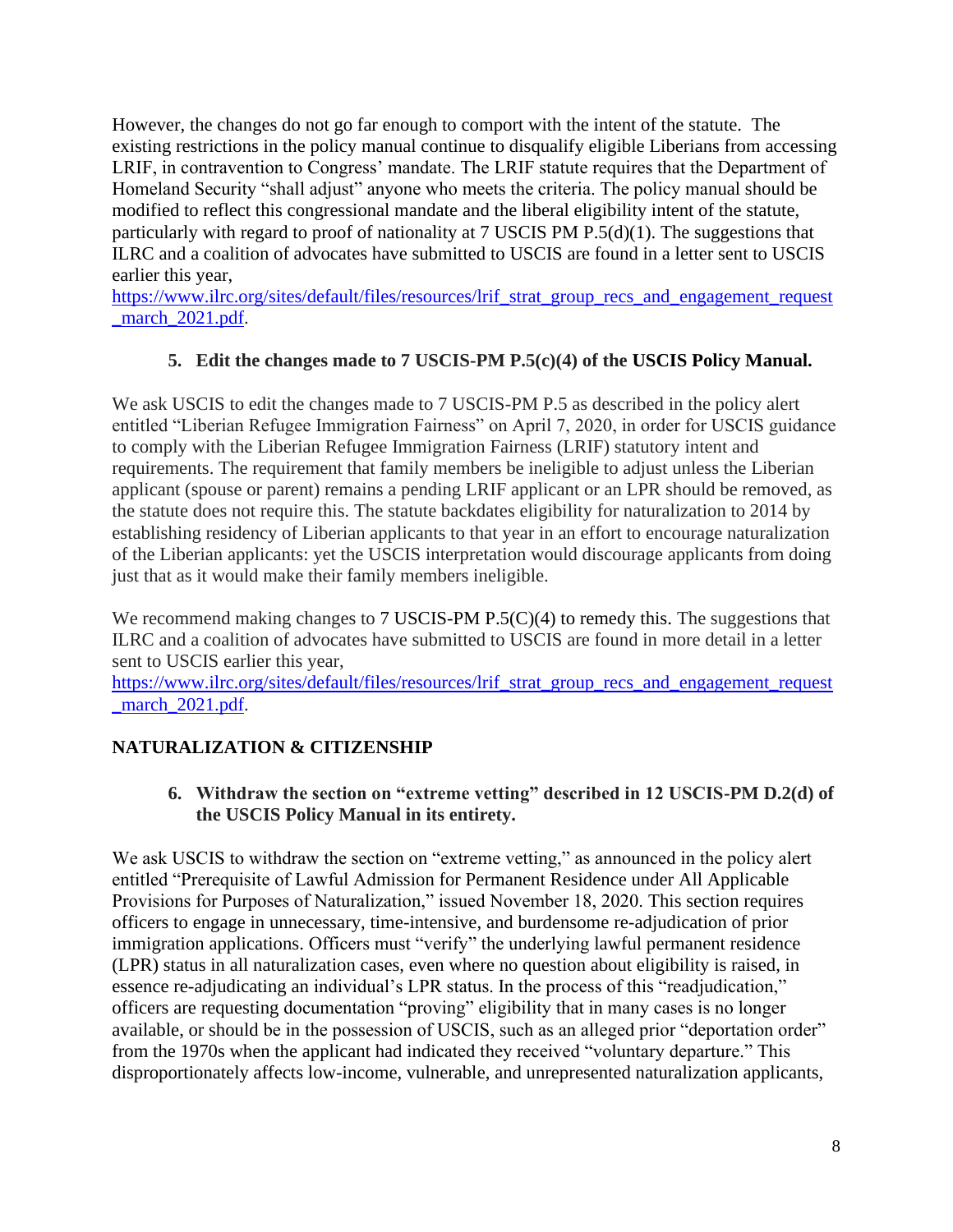as they may not have resources to obtain verification for various filings and information provided at the original application for LPR status, sometimes decades in the past.<sup>1</sup>

For these reasons, we ask USCIS to withdraw 12 USCIS-PM D.2(d) in its entirety and replace it with the existing first paragraph with the following edit:

## *D. Underlying Basis of Admission*

*To adjust status to that of an LPR or be admitted as an LPR, an applicant must first be eligible for one of the immigrant visa categories established under the law. During a naturalization proceeding, the officer can must verify the underlying immigrant visa petition or other basis for immigrating[74] that formed the basis of the adjustment of status or admission as an immigrant to the United States.[75]*

## **7. Correct guidance on "abandonment" in 12 USCIS-PM D.2(b).**

<span id="page-8-0"></span>We ask that USCIS correct all accompanying guidance on "abandonment," as announced in the policy alert entitled "Prerequisite of Lawful Admission for Permanent Residence under All Applicable Provisions for Purposes of Naturalization," issued November 18, 2020. This guidance erroneously instructs USCIS on how to make an abandonment determination. However, USCIS does not have that authority. Only an immigration judge or the Board of Immigration Appeals can make an abandonment finding, not USCIS.

Even if USCIS suspects an applicant has abandoned their lawful permanent residence, the applicant is still eligible to naturalize because an immigration judge has not made a legal finding of abandonment. Someone whom the USCIS suspects has abandoned their residence can still naturalize if the adjudicator uses discretion and fails to issue a Notice to Appear, and the individual is still eligible to naturalize. Suspicion of abandonment of residence prior to a finding by an immigration judge is not a ground for denial.

For these reasons, we ask USCIS to withdraw the section on abandonment in 12 USCIS-PM D.2(b) and replace it with the following modified introduction:

## *B. Abandonment of Lawful Permanent Residence*

*An applicant who has abandoned his or her LPR status is not eligible for naturalization.[20] To naturalize under most provisions of the immigration laws,[21] an applicant must be lawfully admitted for permanent residence and have maintained LPR status through the naturalization process.[22] There are some instances where an immigration judge or the Board of Immigration Appeals may find that an LPR has abandoned their LPR status.*

*Abandonment of LPR status occurs when an immigration judge issues an order of removal and the order becomes final [23] that the LPR has demonstrated his or her intent to no longer reside in the United States as an LPR after departing the United States.[23] In addition, abandonment* 

<sup>1</sup> Randy Capps & Carlos Echeverría-Estrada, Migr. Pol'y Inst., A Rockier Road to U.S. Citizenship? Findings of a Survey on Changing Naturalization Procedures (2020), available at

[https://www.migrationpolicy.org/research/changing-uscis-naturalization-procedures.](https://www.migrationpolicy.org/research/changing-uscis-naturalization-procedures)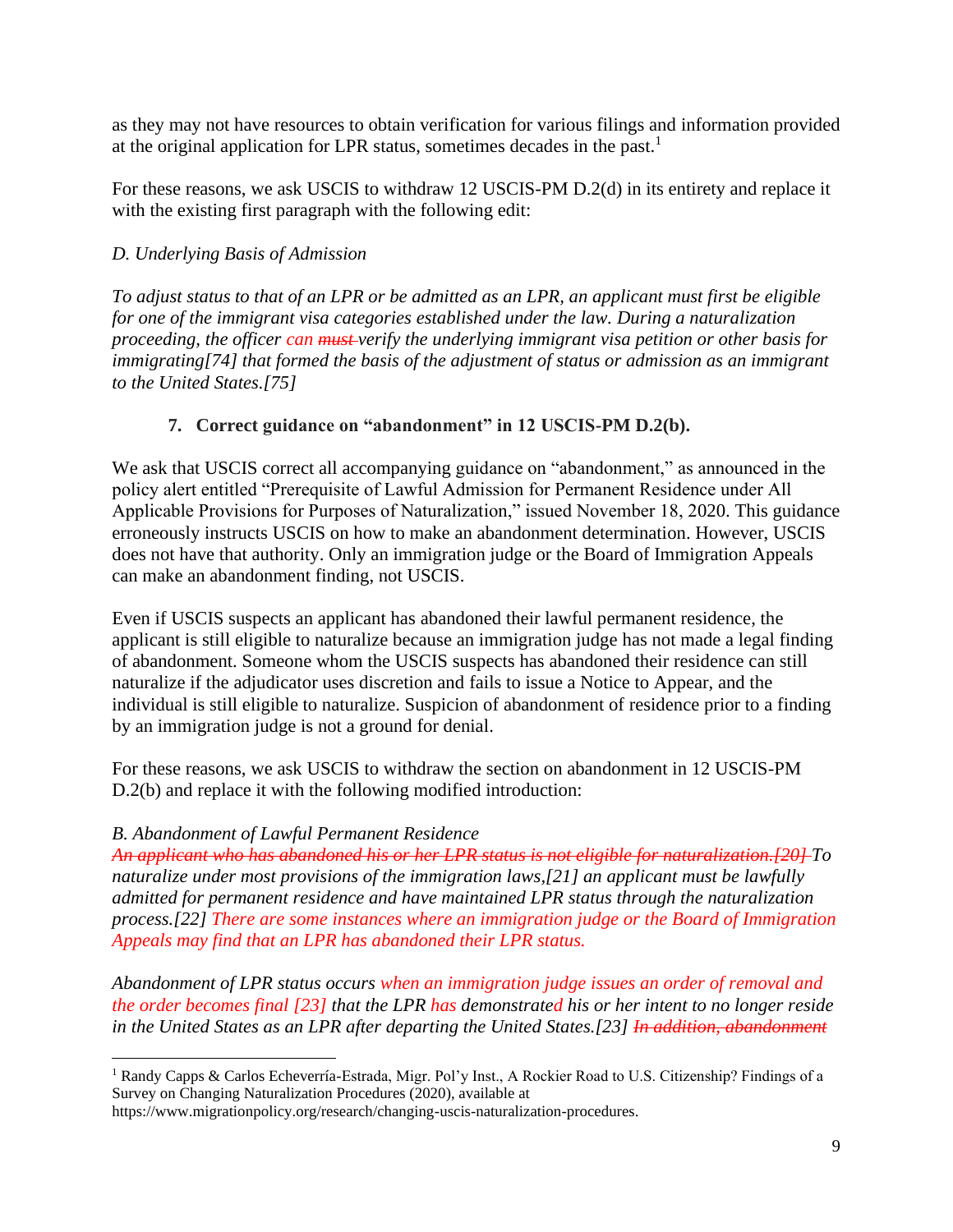*of LPR status by a parent is imputed to a minor child who is in the parent's custody and control.[24] While LPRs are permitted to travel outside the United States,[25] depending on the length and circumstances of the trip abroad, the trip may lead to a determination that the LPR abandoned his or her LPR status.[26]*

*If the evidence suggests that an applicant abandoned his or her LPR status and was subsequently erroneously permitted to enter as a returning LPR, the applicant is ineligible for naturalization. This is because the applicant failed to establish that he or she was a lawfully admitted for permanent residence at the time of the subsequent reentry[27] and failed to meet the continuous residence requirement for naturalization.[28]*

*If the officer determines that the naturalization applicant has failed to meet the burden of establishing that he or she maintained LPR status, DHS places the applicant in removal proceedings by issuing a Notice to Appear (NTA) (Form I-862), where issuance would be in accordance with established guidance.[29] USCIS then denies the naturalization application.[30] An immigration judge (IJ) makes a final determination as to whether the applicant has abandoned his or her LPR status. The applicant does not lose his or her LPR status unless and until the IJ issues an order of removal and the order becomes final.[31]*

## <span id="page-9-0"></span>*FN 23. See 8 CFR 1241.1*

### **8. Withdraw the changes made to 12 USCIS-PM E.3.**

We ask USCIS to withdraw the changes made to 12 USCIS-PM E.3 of the USCIS Policy Manual, described in the policy alerts entitled "Sufficiency of Medical Certification for Disability Exceptions (Form N-648)" on December 12, 2018, and "Properly Completed Medical Certification For Disability Exception (N-648)" on December 4, 2020. and revert to the prior language.

Form N-648 adjudication must accord with the purpose and intent of the underlying statute and regulations, which are designed to allow applicants with physical, mental, and developmental disabilities to qualify for naturalization. The conditions added in 12 USCIS-PM E.3 in the USCIS Policy Manual in the abovementioned policy alerts go beyond the statutory requirements for demonstrating eligibility for a disability waiver and must be eliminated.

### <span id="page-9-1"></span>**9. Clarify guidance in 12 USCIS-PM D.3 regarding the continuous residence requirement for periods of less than 6 months.**

We ask USCIS to clarify guidance in 12 USCIS-PM D.3 regarding breaks in continuous residence for naturalization eligibility. The Immigration and Nationality Act (INA) does not describe the effect on continuous residence for trips abroad of fewer than six months. If someone has abandoned their residence, that is a separate determination, apart from continuous residence. For continuous residence purposes, a trip lasting fewer than six months should not disrupt continuous residence. A trip of less than one year should also not disrupt where someone is considered to *reside*, for purposes of continuous residence. 8 CFR 316.5 ("(5) *Residence during absences of less than one year.* (i) An applicant's residence during any absence of less than one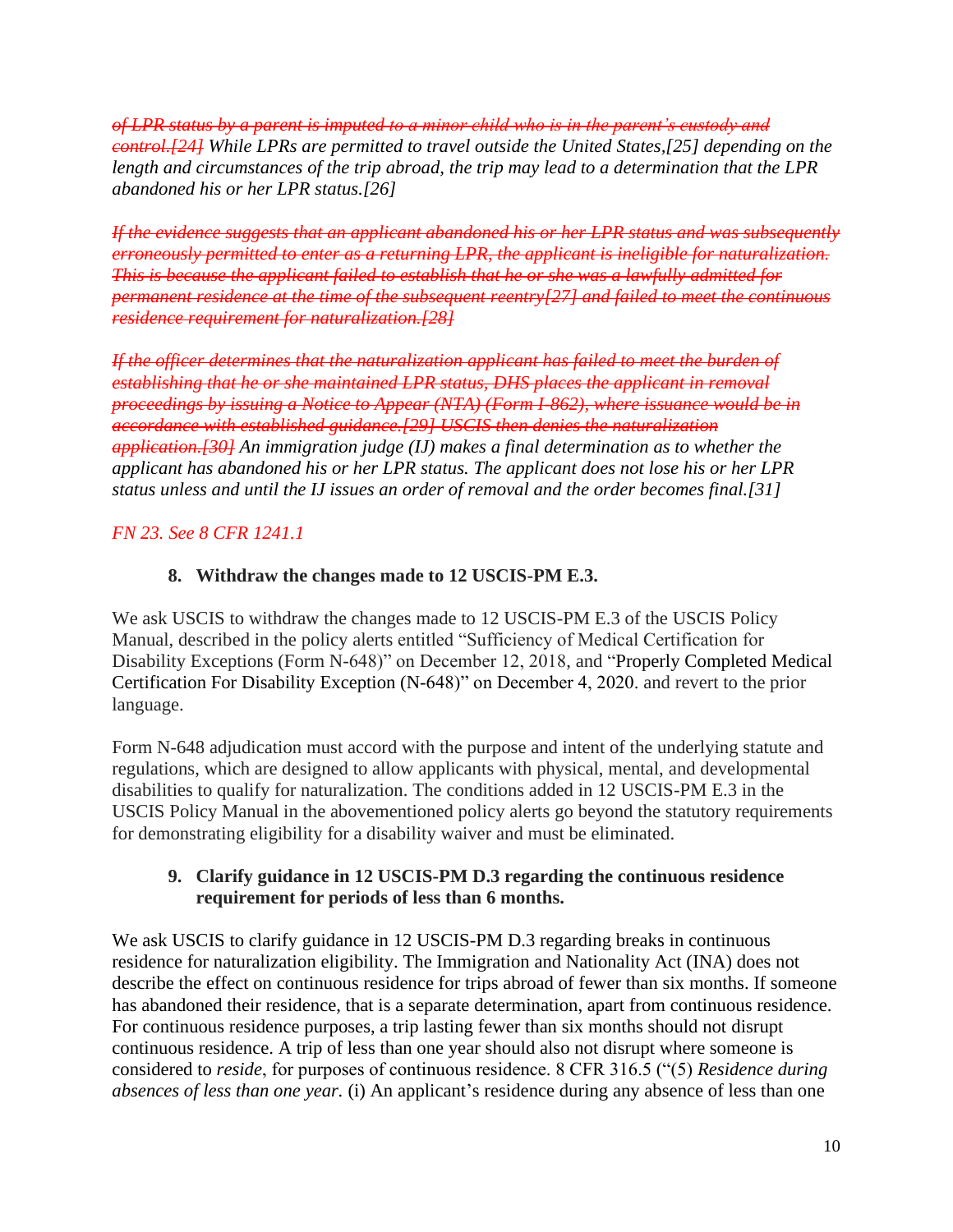year shall continue to be the State or Service district where the applicant last resided at the time of the applicant's departure abroad."). Nevertheless, the USCIS Policy Manual currently encourages adjudicators to review applications for continuous residence breaks even where there are absences of fewer than six months. This guidance is ultra vires and can lead to erroneous denials.

We ask USCIS to rescind the following language from 12 USCIS-PM D.3:

*An officer may also review whether an applicant with multiple absences of less than 6 months each will be able to satisfy the continuous residence requirement. In some of these cases, an applicant may not be able to establish that his or her principal actual dwelling place is in the United States or establish residence within the United States for the statutorily required period of time.*

#### <span id="page-10-0"></span>**10. Update 12 USCIS-PM K.3 and 12 USCIS-PM K.4 to authorize recognition of common law name changes.**

Several states allow common law name changes, which grant individuals the ability to legally change their name without attaining a court order. For example, California's Code of Civil Procedure holds that the statutory name change procedure is not necessary for a changed name to be deemed legally valid and does not impede upon the ability of an individual to pursue a name change through common law. The common law alternative, known in California as the "usage method," allows a person to change his or her name without legal proceedings by adopting another name and using it as his or her own, limited only by the mandate that the purpose of the name change is not fraudulent.

Name changes are engrained in the narrative of American immigration, as indicated by the practice's prominence among European migrants who underwent immigration procedure on Ellis Island in the late-nineteenth century. An immigrant's purpose in adopting an Anglicized name remains largely the same today as it did then: maximizing employment opportunity and minimizing confusion. Given the longstanding prominence of common law name changes among immigrants in the United States, it is vital that the USCIS Policy Manual both expressly recognize and accommodate for the practice through allowing for an inclusive range of records when determining the validity of a name changed through common law.

The USCIS Policy Manual currently requires state-issued documentation to prove a name's continued usage, often makes it unfeasible for an immigrant's name changed through common law to be either recognized in the naturalization process or amended after citizenship is attained.

We ask USCIS to recognize common law name changes and amend the following language in 12 USCIS-PM K.3(b)(3) accordingly:

*Change of Legal Name on Certificate of Naturalization*

*In general, a Certificate of Naturalization includes an applicant's full legal name as the name appears on the applicant's Form N-400.[5] Before naturalization, the applicant may present a*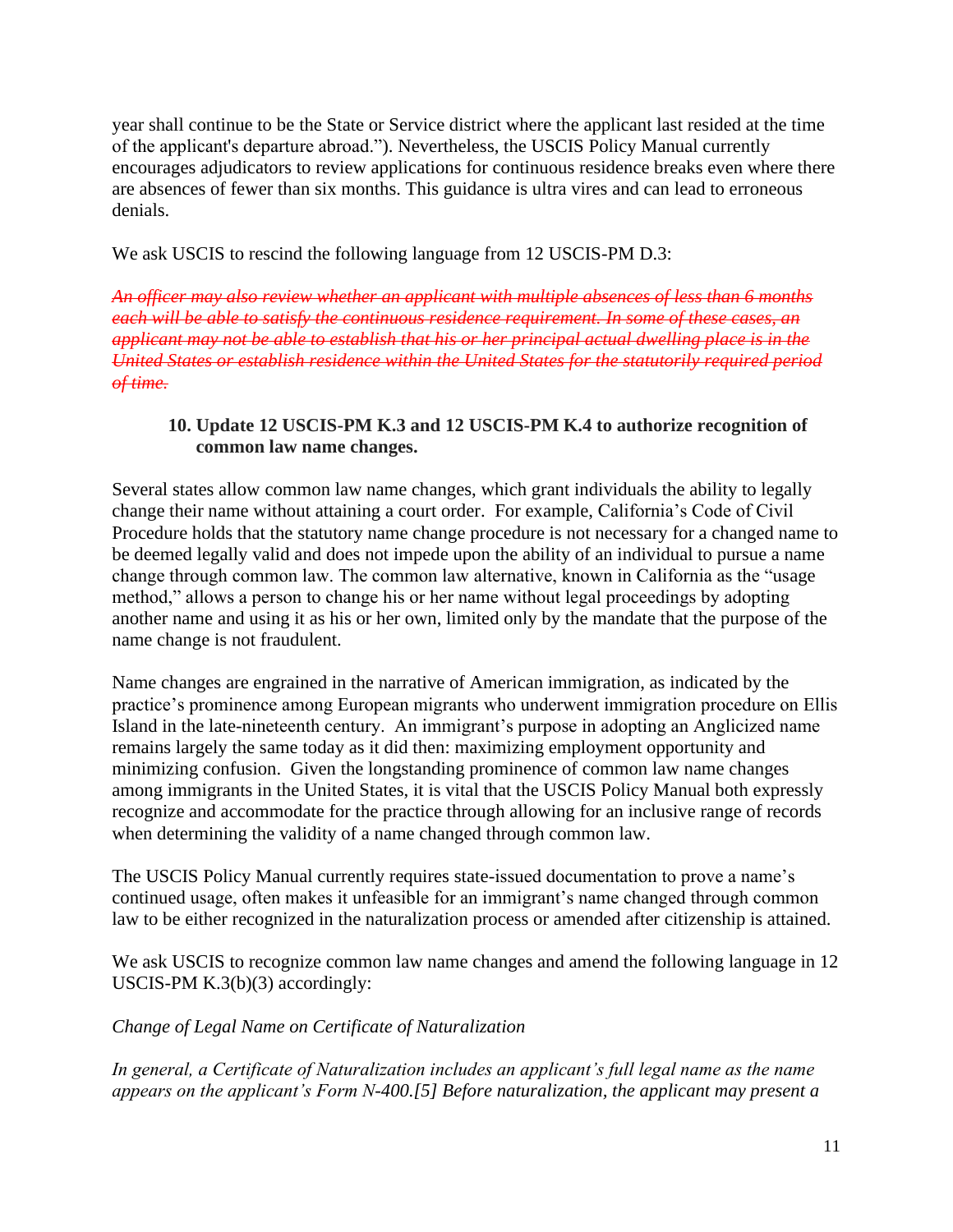*valid court order or other proof, including common law usage, that the applicant has legally changed his or her name in the manner authorized by the law of the applicant's place of residence. If the applicant submits such evidence, then USCIS will issue the Certificate of Naturalization in the new name.*

Similarly, we ask USCIS to recognize common law name changes and amend the following language in 12 USCIS-PM K.4 accordingly:

| Basis for Requests of Replacement Certificate of Citizenship or Naturalization   Form N-<br>565 |                                                                   |                                                                                                                          |                                                                                                            |                                                          |                                                |
|-------------------------------------------------------------------------------------------------|-------------------------------------------------------------------|--------------------------------------------------------------------------------------------------------------------------|------------------------------------------------------------------------------------------------------------|----------------------------------------------------------|------------------------------------------------|
| <b>Certificate</b>                                                                              | <b>Correct</b><br><b>USCIS</b><br><b>Clerical</b><br><b>Error</b> | Date of Birth<br><b>Correction</b><br><b>No clerical</b><br>error                                                        | <b>Legal</b><br><b>Name</b><br><b>Change</b>                                                               | <b>Lost or</b><br><b>Mutilated</b><br><b>Certificate</b> | <b>Legal</b><br><b>Gender</b><br><b>Change</b> |
| Certificate<br>of Citizenship                                                                   | Permitted:<br>no fee<br>required                                  | Permitted if<br>correction<br>through U.S.<br>state court<br>order or<br>similar state<br>vital record<br>(fee required) | Permitted<br>if name<br>change<br>through<br><b>court</b><br>order or<br>operation<br>of law,<br>including | Permitted (fee required)                                 |                                                |
| Certificate<br>of Naturalization                                                                | Permitted;<br>no fee<br>required                                  | Not permitted<br>(8 CFR 338.5)                                                                                           | common<br>$\lambda$<br>usage<br>(fee<br>required)                                                          | Permitted (fee required)                                 |                                                |

### <span id="page-11-0"></span>**11. Withdraw the section 12 USCIS-PM F.5(c)(2) on "Conditional GMC Bar Applies Regardless of State Law Decriminalizing Marijuana."**

We ask USCIS to withdraw the changes in 12 USCIS-PM F.5(c)(2), announced with the policy alert entitled, "Controlled Substance-Related Activity and Good Moral Character Determinations" on April 19, 2019. This policy provides that an LPR lacks "good moral character" if (a) they are legally (under state law) employed in the multi-billion dollar cannabis industry and pay state and federal income taxes on their work; or (b) they use medical or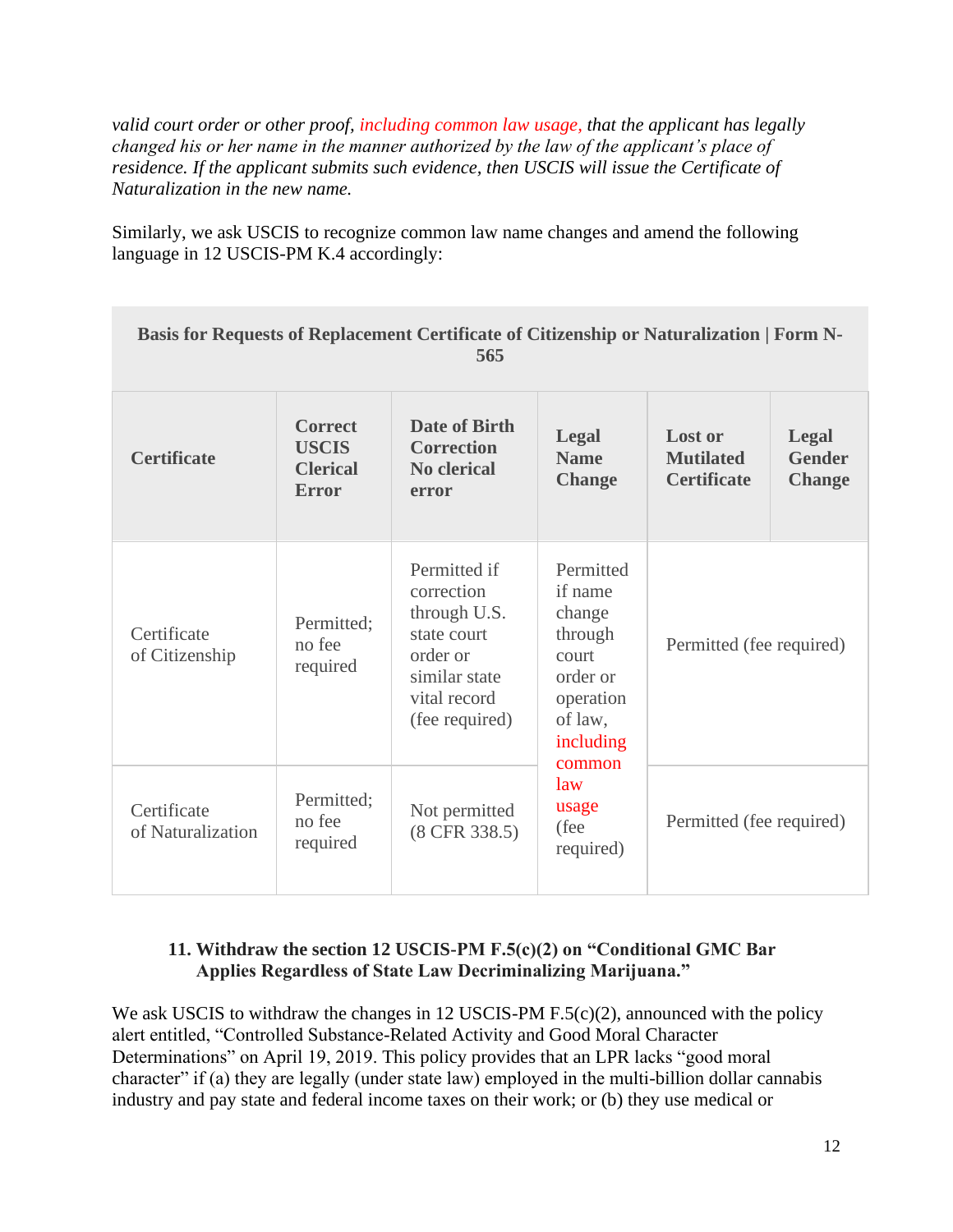recreational marijuana in accord with state law. Like most Americans who live in states where marijuana is legalized, and often highly advertised, applicants have no way of knowing that their employment or use technically violates federal law. In practice, this rule acts as a cynical entrapment of people who reasonably believe that they are obeying all laws.

We ask USCIS to withdraw this section in its entirety and replace it with the following:

*Officers should not affirmatively inquire about marijuana use unless there is some objective indication of such use, such as a prior criminal conviction.*

*1. Conditional GMC Bar Applies Regardless of State Law Decriminalizing Marijuana*

*A number of states and the District of Columbia (D.C.) have enacted laws permitting "medical"[19] or "recreational"[20] use of marijuana.[21] Marijuana, however, remains classified as a "Schedule I" controlled substance under the federal CSA.[22] Schedule I substances have no accepted medical use pursuant to the CSA.[23] Classification of marijuana as a Schedule I controlled substance under federal law means that certain conduct involving marijuana, which is in violation of the CSA, continues to constitute a conditional bar to GMC for naturalization eligibility, even where such activity is not a criminal offense under state law.[24]*

*Such an offense under federal law may include, but is not limited to, possession, manufacture or production, or distribution or dispensing of marijuana.[25] For example, possession of marijuana for recreational or medical purposes or employment in the marijuana industry may constitute conduct that violates federal controlled substance laws. Depending on the specific facts of the case, these activities, whether established by a conviction or an admission by the applicant, may preclude a finding of GMC for the applicant during the statutory period. An admission must meet the long held requirements for a valid "admission" of an offense.[26] Note that even if an applicant does not have a conviction or make a valid admission to a marijuanarelated offense, he or she may be unable to meet the burden of proof to show that he or she has not committed such an offense.*

#### <span id="page-12-0"></span>**12. Withdraw naturalization good moral character guidance regarding DUIs and correct chart in 12 USCIS-PM F.5.**

Despite no language regarding driving under the influence (DUI) offenses in the statute, *Matter of Castillo-Perez,* 27 I&N Dec. 664 (A.G. 2019), created a new rebuttable presumption that a naturalization applicant who has been convicted of two or more DUIs during the statutory period for naturalization lacks good moral character. This presumption is ultra vires. USCIS should eliminate the provision in 12 USCIS-PM F.5 of the USCIS Policy Manual that allows for two DUI convictions to be considered a conditional bar for good moral character and encourage the DOJ to recertify *Matter Castillo-Perez*. To that end, USCIS should also withdraw the changes made to 12 USCIS-PM F.5 of the USCIS Policy Manual, described in the policy alert entitled "Conditional Bar to Good Moral Character for Unlawful Acts" on December 13, 2019.

Moreover, the current table in 12 USCIS-PM F.5, entitled "Conditional Bars to GMC for Acts Committed in Statutory Period" is misleading. Good moral character statutory bars, such as alien smuggling (INA 101(f)(3)) and false testimony (INA 101(f)(6)), are listed in the same manner as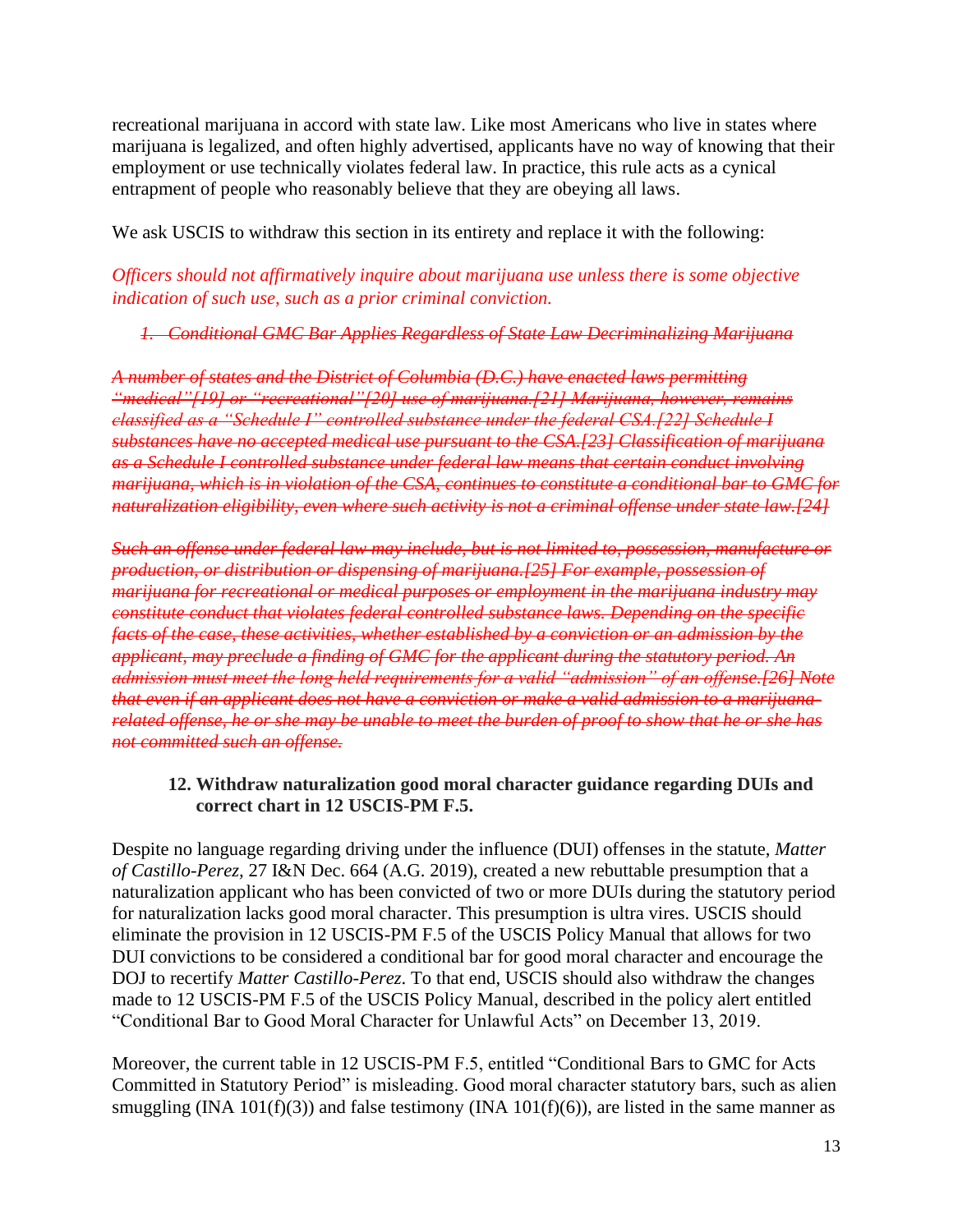two DUI convictions, with no distinction made. But the acts have different legal consequences. The good moral character statutory bars are absolute bars to naturalization if they occur during the good moral character time period. By contrast, having two DUIs raises a rebuttable presumption that the person lacks good moral character as a discretionary matter. As written, the chart encourages adjudicators to apply a bright line rule of denying cases where the person has two or more DUI convictions, which even *Matter of Castillo-Perez* held would be inappropriate. See *Matter of Castillo-Perez*, 27 I&N Dec. at 671. ("Multiple DUI convictions during the relevant period are thus strong evidence that the alien was not a person of good moral character during that time . . . . But I do not hold that they are conclusive evidence.").

Similarly, regulatory, discretionary factors, are also listed in the same manner in the chart as statutory good moral character bars. These, too, should be distinguished, as they will not cause a lack of good moral character if the applicant demonstrates extenuating circumstances. 8 CFR  $316.10(b)(3)$ .

We ask USCIS to correct the table in 12 USCIS-PM F.5, entitled "Conditional Bars to GMC for Acts Committed in Statutory Period" as follows:

| <b>Offense</b>                                                                     | <b>Citation</b>                                               | <b>Description</b>                                                                                                      |
|------------------------------------------------------------------------------------|---------------------------------------------------------------|-------------------------------------------------------------------------------------------------------------------------|
| <b>One or More</b><br><b>Crimes Involving</b><br><b>Moral Turpitude</b><br>(CIMTs) | INA $101(f)(3)$<br>$\bullet$<br>8 CFR 316.10(b)(2)(i), (iv)   | Conviction or admission<br>of one or more CIMTs<br>(other than political<br>offense), except for one<br>petty offense   |
| <b>Aggregate Sentence</b><br>of 5 Years or More                                    | INA $101(f)(3)$<br>8 CFR 316.10(b)(2)(ii), (iv)               | Conviction of two or<br>more offenses with<br>combined sentence of 5<br>years or more (other than<br>political offense) |
| <b>Controlled</b><br><b>Substance Violation</b>                                    | INA $101(f)(3)$<br>8 CFR 316.10(b)(2)(iii), (iv)<br>$\bullet$ | Violation of any law on<br>controlled substances,<br>except for simple<br>possession of 30g or less<br>of marijuana     |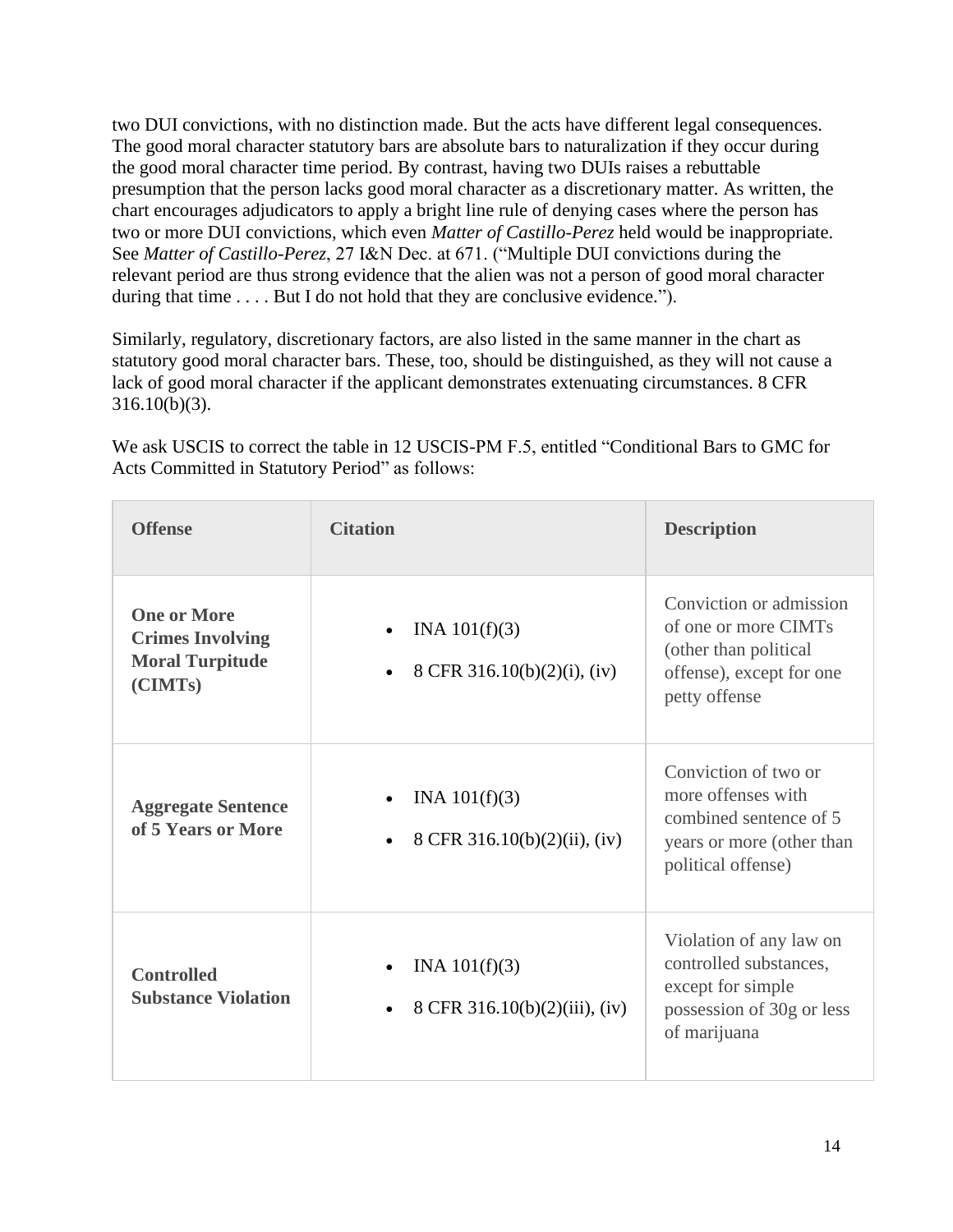| <b>Offense</b>                         | <b>Citation</b>                                       | <b>Description</b>                                                                                                        |
|----------------------------------------|-------------------------------------------------------|---------------------------------------------------------------------------------------------------------------------------|
| <b>Incarceration for</b><br>180 Days   | INA $101(f)(7)$<br>8 CFR 316.10(b)(2)(v)              | Incarceration for a total<br>period of 180 days or<br>more, except political<br>offense and ensuing<br>confinement abroad |
| <b>False Testimony</b><br>under Oath   | INA $101(f)(6)$<br>8 CFR 316.10(b)(2)(vi)             | False testimony for the<br>purpose of obtaining any<br>immigration benefit                                                |
| <b>Prostitution</b><br><b>Offenses</b> | INA $101(f)(3)$<br>8 CFR 316.10(b)(2)(vii)            | Engaged in prostitution,<br>attempted or procured to<br>import prostitution, or<br>received proceeds from<br>prostitution |
| <b>Smuggling of a</b><br><b>Person</b> | INA $101(f)(3)$<br>8 CFR 316.10(b)(2)(viii)           | Involved in smuggling of<br>a person to enter or try to<br>enter the United States in<br>violation of law                 |
| Polygamy                               | INA $101(f)(3)$<br>8 CFR 316.10(b)(2)(ix)             | Practiced or is practicing<br>polygamy (the custom of<br>having more than one<br>spouse at the same time)                 |
| <b>Gambling Offenses</b>               | INA $101(f)(4)$ – $(5)$<br>8 CFR 316.10(b)(2)(x)–(xi) | Two or more gambling<br>offenses or derives<br>income principally from<br>illegal gambling<br>activities                  |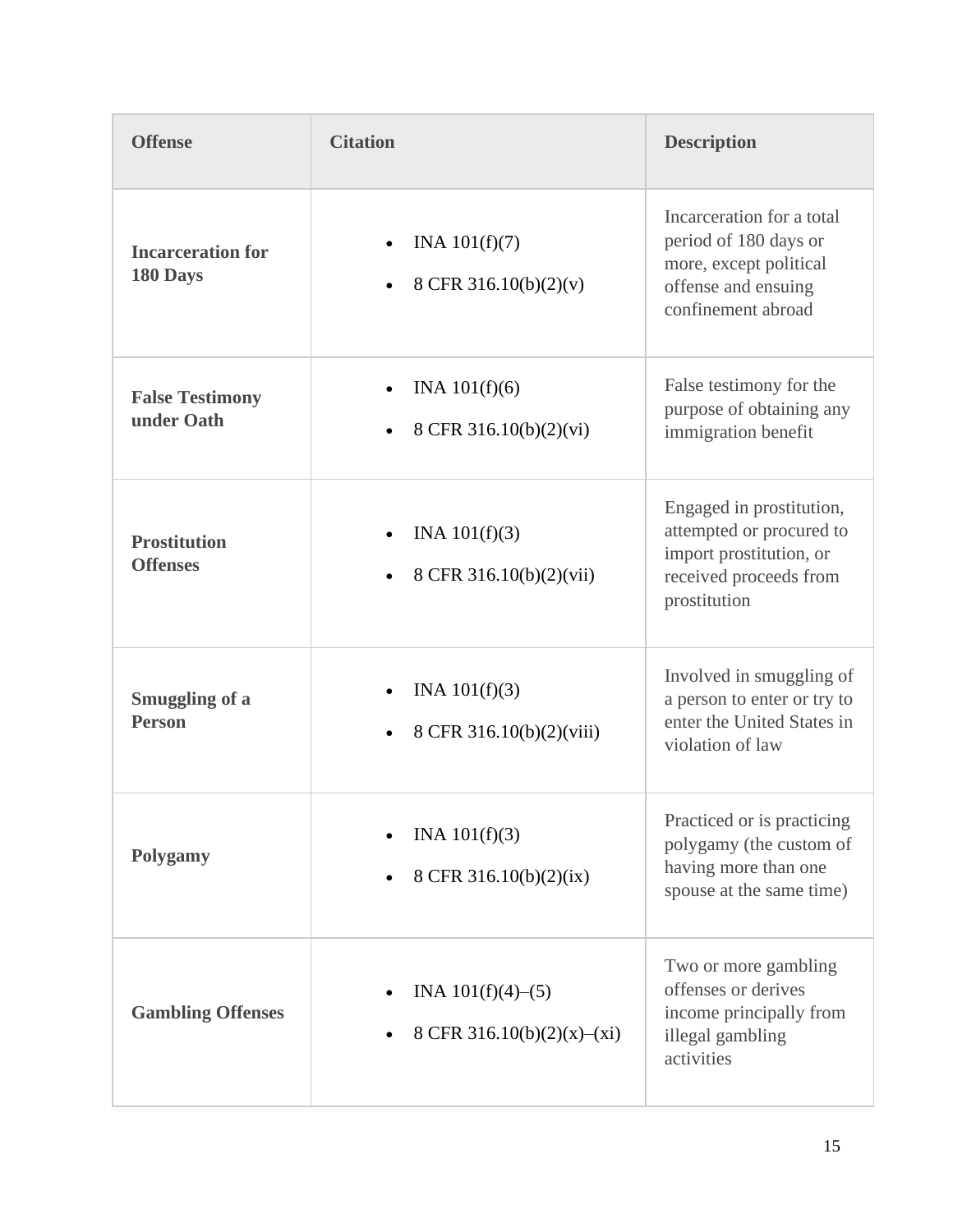| <b>Offense</b>                                                                                         | <b>Citation</b>                                                      | <b>Description</b>                                                                           |
|--------------------------------------------------------------------------------------------------------|----------------------------------------------------------------------|----------------------------------------------------------------------------------------------|
| <b>Habitual Drunkard</b>                                                                               | INA $101(f)(1)$<br>$\bullet$<br>8 CFR 316.10(b)(2)(xii)<br>$\bullet$ | Is or was a habitual<br>drunkard                                                             |
| <b>Two or More</b><br><del>Convictions for</del><br><b>Driving Under the</b><br><b>Influence (DUI)</b> | <b>INA 101(f)</b>                                                    | Two or more convictions<br>for driving under the<br>influence during the<br>statutory period |

#### <span id="page-15-0"></span>**13. Clarify in 12 USCIS-PM H App. Chart 2 that individuals can acquire citizenship through a U.S. citizen mother without satisfying the paternity requirements.**

Department of State (DOS) and Department of Homeland Security (DHS) policy is that when a child is born out of wedlock to two U.S. citizen parents, the child can claim citizenship through either parent. However, DOS and DHS both interpret *Sessions v. Morales,* 137 S.Ct. 1678 (2017), which held that all claims through unwed mothers and unwed fathers must be treated equally, to mean that the paternity requirements under INA § 309(a) apply to births on or after June 12, 2017, regardless of whether the child is seeking citizenship through the U.S. citizen mother or father. Nevertheless, both agencies advise their officers to seek further review if the father does not meet the paternity requirements but one or both parents had resided in the U.S. at some point. 7 FAM 1133.4-5(A); 12 USCIS-PM H.3 App. Chart 2. Adding such a paternity requirement to claims through U.S. citizen mothers would seem to violate the Equal Protection Clause and contradict *Sessions*. The Supreme Court ruled that the physical presence and residency requirements must be equal between mothers and fathers. Nowhere did the Supreme Court suggest that paternity requirements should now be imposed upon claims to citizenship made through unwed mothers; in fact, it has upheld the separate paternity requirements in Part 2 as justifiable when applied to unwed U.S. citizen fathers. 137 S.Ct. at1694; see also *Nguyen v. INS*, 533 U.S. 53 (2001).

Nationality Chart 2, "Children Born Outside the United States Out of Wedlock," in 12 USCIS-PM H currently does not even mention a way to acquire citizenship through a U.S. citizen mother. Under the time period "On or After June 12, 2017," there is only guidance for "Citizenship through U.S. Citizen Father." This absence of guidance is notable. For every other time period, the policy manual has guidance for "citizenship through U.S. Citizen Mother," and "citizenship through U.S. Citizen Mother." ILRC has already seen the confusion this chart currently causes both examiners and practitioners. For example, ILRC has seen acquisition cases where a child is claiming citizenship through the U.S. citizen mother received Requests for Evidence for proof of paternity requirements, even though the claim is through the U.S. citizen mother and those paternity requirements are not necessary to establish citizenship.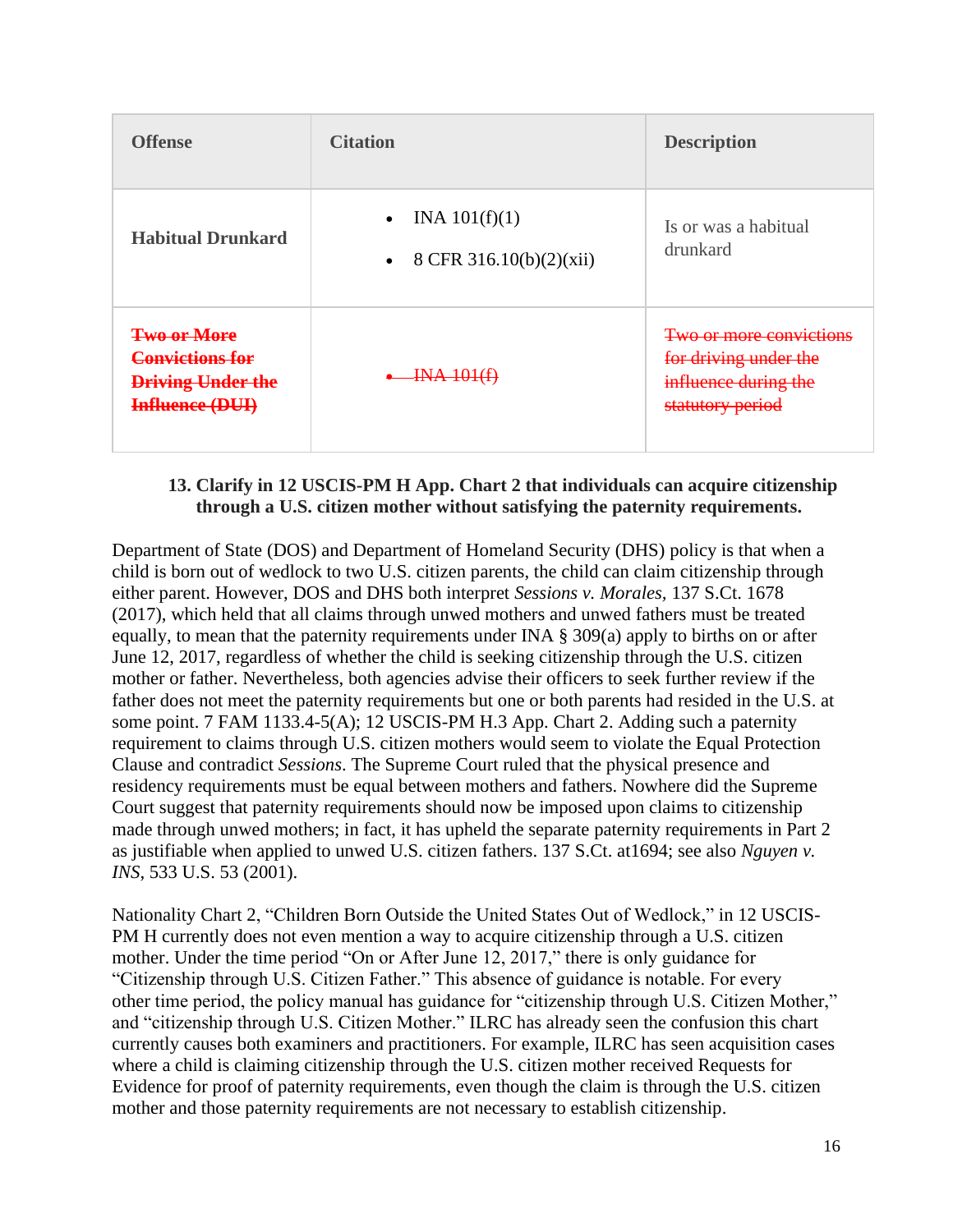We ask USCIS to add the following section to 12 USCIS-PM H App 2, Nationality Chart 2, Table 4, "Children Born Out of Wedlock to Two U.S. Citizen Parents," last row:

| Citizenship through U.S. Citizen Mother<br>The mother had at least 1 year of continuous physical presence in the United<br>States or OLP at any time prior to the child's birth.<br>Citizenship through U.S. Citizen Father<br>The child was legitimated OR acknowledged before age 18* (legitimated                                                                        |
|-----------------------------------------------------------------------------------------------------------------------------------------------------------------------------------------------------------------------------------------------------------------------------------------------------------------------------------------------------------------------------|
| under the laws of the child's residence or domicile; or paternity<br>acknowledged in writing under oath; or paternity established by court order);<br>A blood relationship between the child and father was established;<br>$\bullet$                                                                                                                                       |
| The father, unless deceased, has agreed in writing to provide financial<br>support until child reaches age 18; <sup>[9]</sup><br>The child must be unmarried; and<br>Either parent resided in the United States at any time prior to the child's                                                                                                                            |
| birth.<br>*A child age 18 or over on Nov. 14, 1986 could use the old law. <sup>[10]</sup> A child at<br>least age 15, but under 18, could use either law (date of birth on or after Nov. 15,<br>1968).                                                                                                                                                                      |
| Citizenship through U.S. Citizen Mother<br>One parent had resided in the U.S. or its outlying possessions at any time                                                                                                                                                                                                                                                       |
| prior to the child's birth.<br>Citizenship through U.S. Citizen Father<br>The child was legitimated OR acknowledged before age 18 (legitimated<br>under the laws of the child's residence or domicile; or paternity<br>acknowledged in writing under oath; or paternity established by court order);<br>A blood relationship between child and father was established;<br>٠ |
|                                                                                                                                                                                                                                                                                                                                                                             |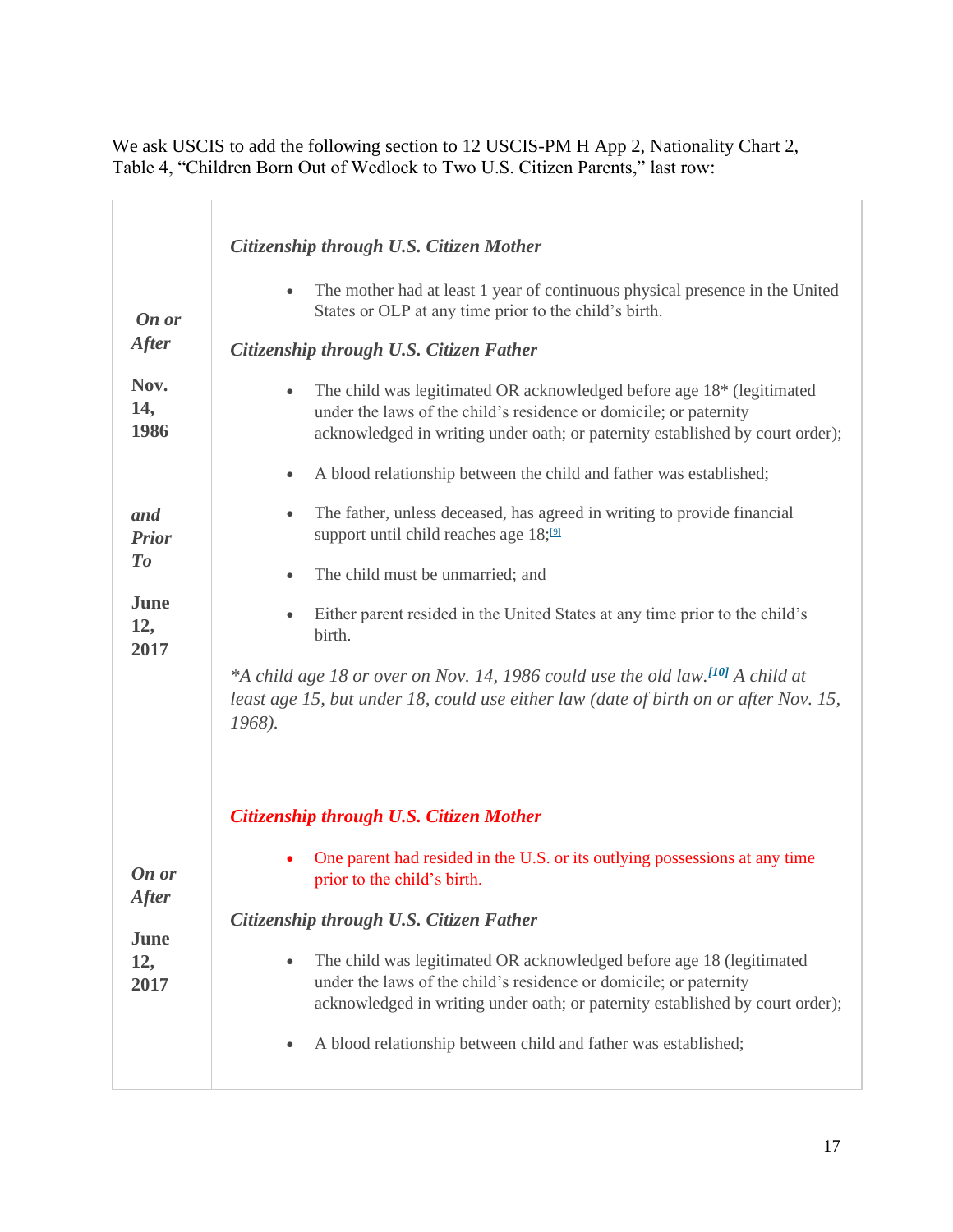• The father, unless deceased, has agreed in writing to provide financial support until child reaches age  $18;111$ The child must be unmarried; and • Either parent resided in the United States at any time prior to the child's birth. If the child does not meet these requirements, but one or both parents resided in the United States at any time prior to the child's birth, the officer should consult the Office of Chief Counsel (OCC).

## **14. Incorporate** *Cheneau* **Decision in 12 USCIS-PM H.4(d).**

<span id="page-17-0"></span>ILRC asks USCIS to incorporate guidance and implementation of recent derivation caselaw in the USCIS Policy Manual. On May 13, 2021, the Ninth Circuit En Banc Court issued a decision, *Cheneau v. Garland*, 997 F.3d 916 (9th Cir. 2021) (en banc), finding that a child could derive citizenship under former INA § 321 (8 USC § 1432(a)(5)) without necessarily being a lawful permanent resident. The Ninth Circuit agreed with the Second Circuit in *Nwozuzu v. Holder*, 726 F.3d 323 (2d Cir. 2013), to hold that the statutory requirement that the applicant "reside permanently" in former INA  $\S 321 (8 \text{ USC} \S 1432(a)(5))$  (repealed 2000) could include something lesser than lawful permanent residence.

In light of this case, we encourage USCIS to issue guidance in the USCIS Policy Manual defining "reside permanently" broadly to align with how those terms are defined elsewhere in the INA. We ask USCIS to clarify that "reside permanently" include not just applying for lawful permanent residence, but anyone who in fact has the United States as their residence (defined in INA § 101(a)(33) as the principal, actual dwelling place in fact) for a "continuing or lasting nature" (see the definition of "permanent" in INA  $\S$  101(a)(31)).

We also encourage USCIS to implement a process whereby any applicants who derived citizenship under *Cheneau* or *Nwozuzu* but were previously denied will have their N-600 applications re-opened sua sponte by USCIS. This is particularly important in that by regulation, an applicant cannot refile an N-600 application once it has been denied by USCIS, and the deadline to appeal is 30 days from the denial. In the alternative, we ask USCIS to issue guidance allowing these applicants to file a motion to re-open their N-600 application "sua sponte" to avoid the motion to re-open deadline, or clarifying that any motion to reopen on this basis will be without a fee to the applicant and deemed timely, and any delay beyond the 30 day filing period will be deemed "reasonable" and "beyond the control" of the applicant under 8 CFR § 103.5.

To that end, we ask USCIS to add the following language to "Acquiring Citizenship Before the Child Citizenship Act of 2000" in 12 USCIS-PM H.4(d):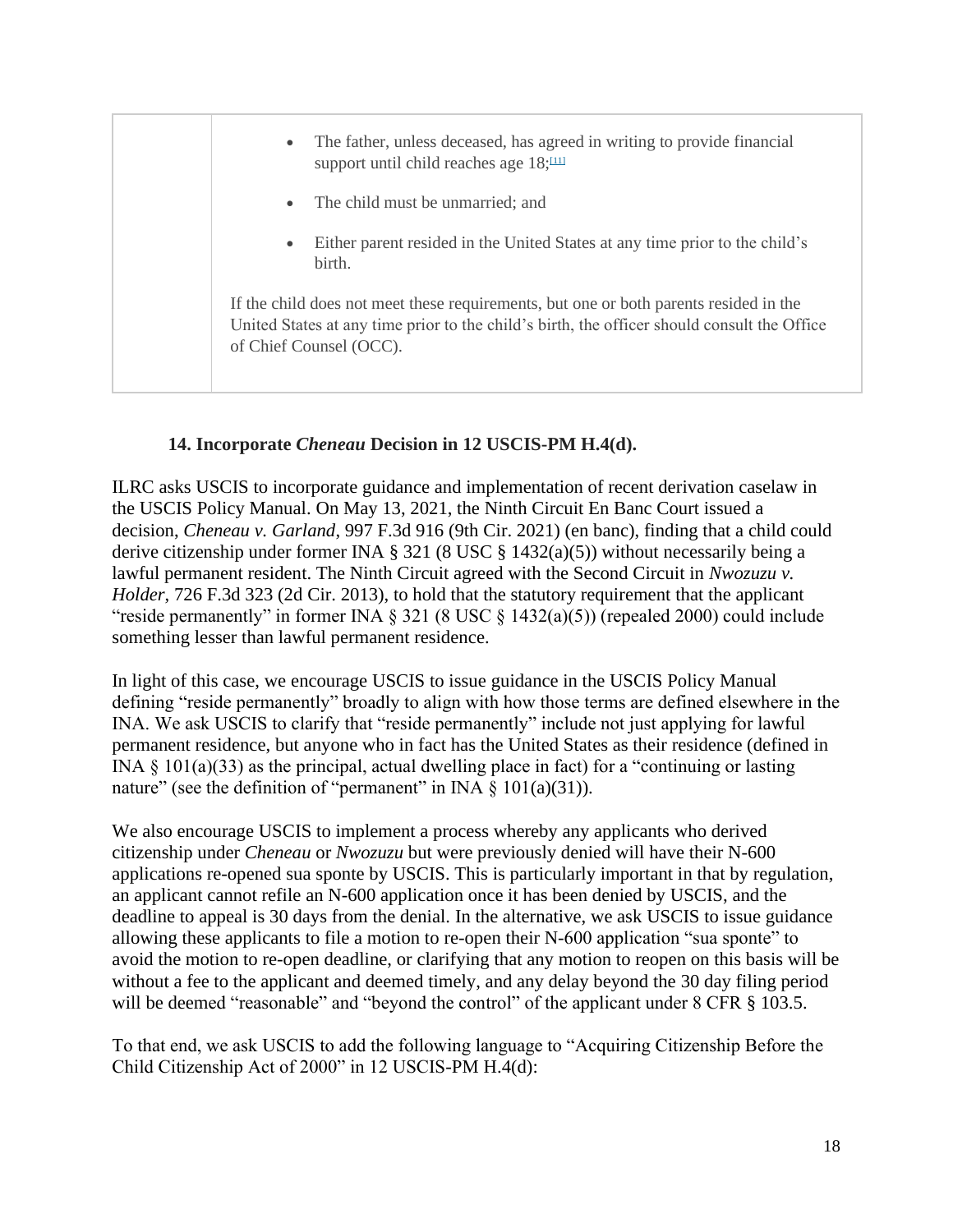*In general, a child born outside of the United States to two [noncitizen](https://www.uscis.gov/policy-manual/volume-12-part-h-chapter-4) parents, or one noncitizen parent and one U.S. citizen parent who subsequently lost U.S. citizenship, acquires citizenship under former INA 321 if:*

- *The child's parent(s) meet one of the following conditions:*
	- o *Both parents naturalize;*
	- o *One surviving parent naturalizes if the other parent is deceased;*
	- o *One parent naturalizes who has legal custody of the child if there is a legal separation of the parents; or*
	- o *The child's mother naturalizes if the child was born out of wedlock and paternity has not been established by legitimation.*
- *The child is under 18 years of age when his or her parent(s) naturalize; and*
- *The child is residing in the United States pursuant to a lawful admission for permanent residence at the time the parent(s) naturalized or thereafter begins to reside permanently in the United States. "Reside permanently" has been found by some circuits to include something lesser than permanent residence.[\[1\]](https://usc-word-edit.officeapps.live.com/we/wordeditorframe.aspx?ui=en%2DUS&rs=en%2DUS&wopisrc=https%3A%2F%2Filrc1663-my.sharepoint.com%2Fpersonal%2Fakamhi_ilrc_org%2F_vti_bin%2Fwopi.ashx%2Ffiles%2F1515d3cdbdad4153a88ef9b58c4ddc23&wdlor=c6E36DDBE-ECD5-42D5-9CEF-CA96EB39A36B&wdenableroaming=1&mscc=1&wdodb=1&hid=00000000-0000-0000-0000-000000000000&wdorigin=Outlook-Body&wdhostclicktime=1625777690443&jsapi=1&jsapiver=v1&newsession=1&corrid=a48076b6-aacc-af49-dbfa-633fd06d6722&usid=a48076b6-aacc-af49-dbfa-633fd06d6722&sftc=1&mtf=1&sfp=1&instantedit=1&wopicomplete=1&wdredirectionreason=Unified_SingleFlush&preseededsessionkey=5da47c60-3027-9717-8a2b-c9070ec1e037&preseededwacsessionid=a48076b6-aacc-af49-dbfa-633fd06d6722&rct=Medium&ctp=LeastProtected#_ftn1) In those circuits, any individual who has the United States as their principal, actual dwelling place[\[2\]](https://usc-word-edit.officeapps.live.com/we/wordeditorframe.aspx?ui=en%2DUS&rs=en%2DUS&wopisrc=https%3A%2F%2Filrc1663-my.sharepoint.com%2Fpersonal%2Fakamhi_ilrc_org%2F_vti_bin%2Fwopi.ashx%2Ffiles%2F1515d3cdbdad4153a88ef9b58c4ddc23&wdlor=c6E36DDBE-ECD5-42D5-9CEF-CA96EB39A36B&wdenableroaming=1&mscc=1&wdodb=1&hid=00000000-0000-0000-0000-000000000000&wdorigin=Outlook-Body&wdhostclicktime=1625777690443&jsapi=1&jsapiver=v1&newsession=1&corrid=a48076b6-aacc-af49-dbfa-633fd06d6722&usid=a48076b6-aacc-af49-dbfa-633fd06d6722&sftc=1&mtf=1&sfp=1&instantedit=1&wopicomplete=1&wdredirectionreason=Unified_SingleFlush&preseededsessionkey=5da47c60-3027-9717-8a2b-c9070ec1e037&preseededwacsessionid=a48076b6-aacc-af49-dbfa-633fd06d6722&rct=Medium&ctp=LeastProtected#_ftn2) for a continuing or lasting nature[\[3\]](https://usc-word-edit.officeapps.live.com/we/wordeditorframe.aspx?ui=en%2DUS&rs=en%2DUS&wopisrc=https%3A%2F%2Filrc1663-my.sharepoint.com%2Fpersonal%2Fakamhi_ilrc_org%2F_vti_bin%2Fwopi.ashx%2Ffiles%2F1515d3cdbdad4153a88ef9b58c4ddc23&wdlor=c6E36DDBE-ECD5-42D5-9CEF-CA96EB39A36B&wdenableroaming=1&mscc=1&wdodb=1&hid=00000000-0000-0000-0000-000000000000&wdorigin=Outlook-Body&wdhostclicktime=1625777690443&jsapi=1&jsapiver=v1&newsession=1&corrid=a48076b6-aacc-af49-dbfa-633fd06d6722&usid=a48076b6-aacc-af49-dbfa-633fd06d6722&sftc=1&mtf=1&sfp=1&instantedit=1&wopicomplete=1&wdredirectionreason=Unified_SingleFlush&preseededsessionkey=5da47c60-3027-9717-8a2b-c9070ec1e037&preseededwacsessionid=a48076b6-aacc-af49-dbfa-633fd06d6722&rct=Medium&ctp=LeastProtected#_ftn3) meets this requirement. A motion to re-open on this basis for any application that was previously denied for not meeting the lawful permanent residence standard will be without fee and deemed timely, and any delay beyond the 30 day filing period will be deemed "reasonable" and "beyond the control" of the applicant under 8 CFR § 103.5.*

*[\[1\]](https://usc-word-edit.officeapps.live.com/we/wordeditorframe.aspx?ui=en%2DUS&rs=en%2DUS&wopisrc=https%3A%2F%2Filrc1663-my.sharepoint.com%2Fpersonal%2Fakamhi_ilrc_org%2F_vti_bin%2Fwopi.ashx%2Ffiles%2F1515d3cdbdad4153a88ef9b58c4ddc23&wdlor=c6E36DDBE-ECD5-42D5-9CEF-CA96EB39A36B&wdenableroaming=1&mscc=1&wdodb=1&hid=00000000-0000-0000-0000-000000000000&wdorigin=Outlook-Body&wdhostclicktime=1625777690443&jsapi=1&jsapiver=v1&newsession=1&corrid=a48076b6-aacc-af49-dbfa-633fd06d6722&usid=a48076b6-aacc-af49-dbfa-633fd06d6722&sftc=1&mtf=1&sfp=1&instantedit=1&wopicomplete=1&wdredirectionreason=Unified_SingleFlush&preseededsessionkey=5da47c60-3027-9717-8a2b-c9070ec1e037&preseededwacsessionid=a48076b6-aacc-af49-dbfa-633fd06d6722&rct=Medium&ctp=LeastProtected#_ftnref1)* Cheneau v. Garland*, 997 F.3d 916 (9th Cir. 2021) (*en banc*);* Nwozuzu v. Holder*, 726 F.3d 323 (2d Cir. 2013);* see also Thomas v. Lynch*, 828 F.3d 11 (1st Cir. 2016) (discussing the issue without deciding, finding that the non-LPR client before the court had not shown that he had begun to "reside permanently" even if it were interpreted to include something other than lawful permanent residence);* United States v. Juarez*, 672 F.3d 381 (5th Cir. 2012) (declining to interpret "reside permanently" but recognizing multiple interpretations); but see* United States v. Forey-Quintero*, 626 F.3d 1323 (11th Cir. 2010);* Matter of Nwozuzu*, 24 I&N Dec. 609 (BIA 2008). [\[2\]](https://usc-word-edit.officeapps.live.com/we/wordeditorframe.aspx?ui=en%2DUS&rs=en%2DUS&wopisrc=https%3A%2F%2Filrc1663-my.sharepoint.com%2Fpersonal%2Fakamhi_ilrc_org%2F_vti_bin%2Fwopi.ashx%2Ffiles%2F1515d3cdbdad4153a88ef9b58c4ddc23&wdlor=c6E36DDBE-ECD5-42D5-9CEF-CA96EB39A36B&wdenableroaming=1&mscc=1&wdodb=1&hid=00000000-0000-0000-0000-000000000000&wdorigin=Outlook-Body&wdhostclicktime=1625777690443&jsapi=1&jsapiver=v1&newsession=1&corrid=a48076b6-aacc-af49-dbfa-633fd06d6722&usid=a48076b6-aacc-af49-dbfa-633fd06d6722&sftc=1&mtf=1&sfp=1&instantedit=1&wopicomplete=1&wdredirectionreason=Unified_SingleFlush&preseededsessionkey=5da47c60-3027-9717-8a2b-c9070ec1e037&preseededwacsessionid=a48076b6-aacc-af49-dbfa-633fd06d6722&rct=Medium&ctp=LeastProtected#_ftnref2) INA § 101(a)(33). [\[3\]](https://usc-word-edit.officeapps.live.com/we/wordeditorframe.aspx?ui=en%2DUS&rs=en%2DUS&wopisrc=https%3A%2F%2Filrc1663-my.sharepoint.com%2Fpersonal%2Fakamhi_ilrc_org%2F_vti_bin%2Fwopi.ashx%2Ffiles%2F1515d3cdbdad4153a88ef9b58c4ddc23&wdlor=c6E36DDBE-ECD5-42D5-9CEF-CA96EB39A36B&wdenableroaming=1&mscc=1&wdodb=1&hid=00000000-0000-0000-0000-000000000000&wdorigin=Outlook-Body&wdhostclicktime=1625777690443&jsapi=1&jsapiver=v1&newsession=1&corrid=a48076b6-aacc-af49-dbfa-633fd06d6722&usid=a48076b6-aacc-af49-dbfa-633fd06d6722&sftc=1&mtf=1&sfp=1&instantedit=1&wopicomplete=1&wdredirectionreason=Unified_SingleFlush&preseededsessionkey=5da47c60-3027-9717-8a2b-c9070ec1e037&preseededwacsessionid=a48076b6-aacc-af49-dbfa-633fd06d6722&rct=Medium&ctp=LeastProtected#_ftnref3) INA § 101(a)(31).*

#### <span id="page-18-0"></span>**15. Instruct adjudicators in 12 USCIS-PM H.5(h) to prioritize N-600K applicants about to age out.**

An applicant for § 322 citizenship must become eligible and complete the entire process before they turn eighteen years old and before their lawful status in the United States expires. This means that they must be admitted to citizenship before their eighteenth birthday and before their visa expires. Prior INS guidance instructed local USCIS offices that immediate priority should be given to § 322 applications for children approaching their eighteenth birthdays. *See* INS, *Expedited Naturalization Procedures for Certain Children Pursuant to Revised Section 322 of INA* (July 7, 1995).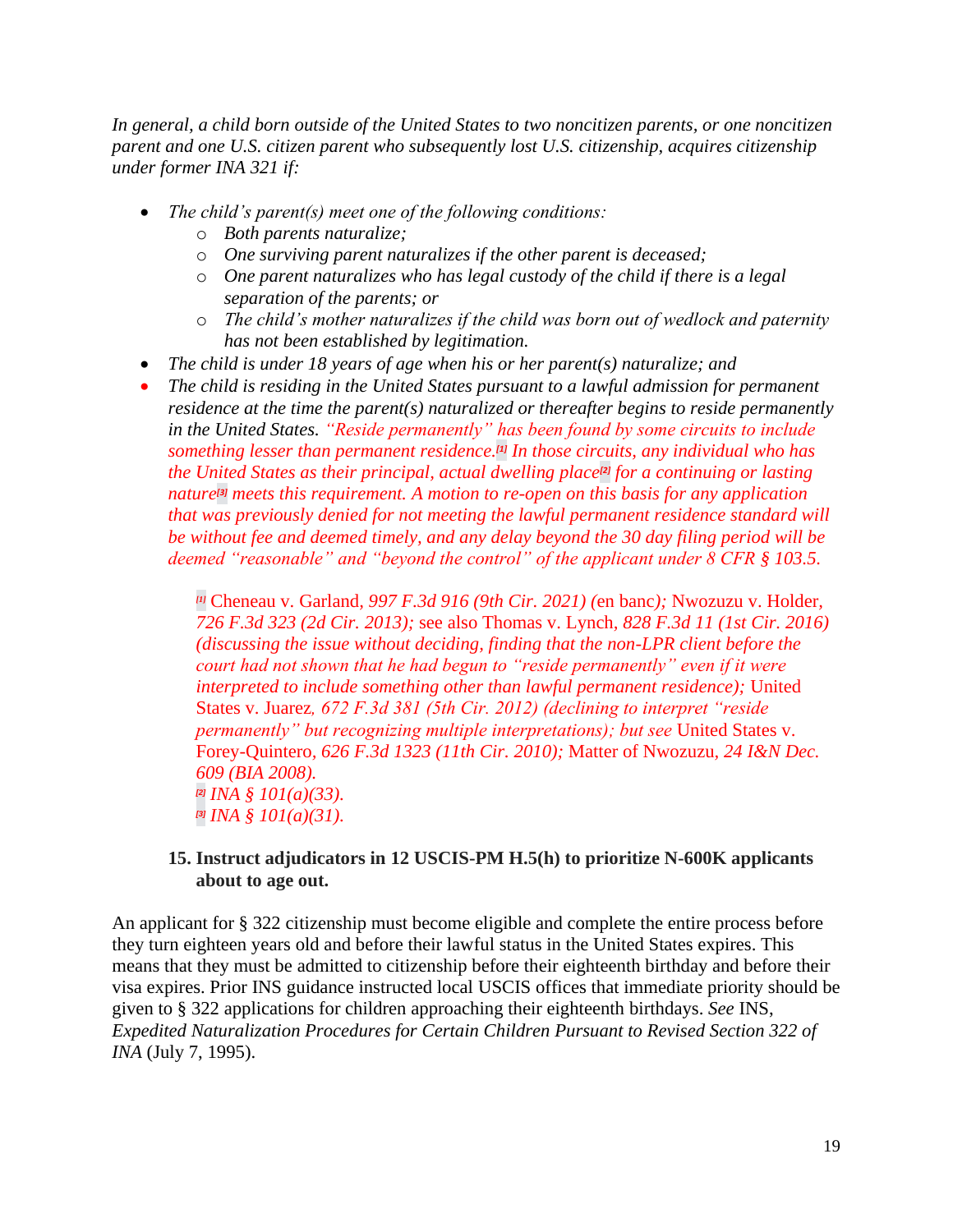We encourage USCIS to add similar language in USCIS Policy Manual in Volume 12, Part H, Chapter 5:

## *H. Citizenship Interview and Waiver*

*In general, an applicant must appear in person for an interview before a USCIS officer after filing an Application for Citizenship and Issuance of Certificate Under Section 322 [\(Form N-](https://www.uscis.gov/n-600k)[600K\)](https://www.uscis.gov/n-600k). This includes the U.S. citizen parent or parents if the application is filed on behalf of a child under 18 years of age.[\[22\]](https://www.uscis.gov/policy-manual/volume-12-part-h-chapter-5#footnote-22)USCIS, however, waives the interview requirement if all the required documentation necessary to establish the applicant's eligibility is already included in USCIS administrative records or if any of the following documentation is submitted along with the application.[\[23\]](https://www.uscis.gov/policy-manual/volume-12-part-h-chapter-5#footnote-23) Adjudicators should give immediate priority to § 322 applications for children approaching their eighteenth birthdays.*

# <span id="page-19-1"></span><span id="page-19-0"></span>**FAMILY-BASED IMMIGRATION**

## **16. Correct the legal error in 7 USCIS C.2(c)(2) and 7 USCIS C.2(d)(1)-(2) on grandfathering under INA § 245(i).**

We ask USCIS to correct the legal error present in 7 USCIS C.2(c)(2) on grandfathering under INA § 245(i) and ensure correct application of the 2013 BIA decision *Matter of Estrada* regarding derivative beneficiaries. According to *Matter of Estrada*, 26 I&N Dec. 180 (BIA 213), INA § 245(i) derivative beneficiaries are considered independently grandfathered for purposes of 245(i) as long as two conditions are met: 1) the relationship (a derivative spouse's marriage to the principal beneficiary or birth of child) occurred on or before the 245(i) sunset date of April 30, 2001, and 2) there is a properly filed petition (Form I-130) on file under which they would be considered a legal derivative. However, recent USCIS Policy Manual additions are ambiguous or conflicting on this topic. For example, the chart on grandfathering in 7 USCIS-PM C.2(D)(1) states that the relationship must be established "before the qualifying petition or application was filed (on or before April 30, 2001)." In order to be properly considered a derivative, it is sufficient that the relationship is formed before adjudication of the petition. It is an error to imply that the relationship must exist at time of filing—it is legally sufficient for the relationship to come into being after filing on or before April 30, 2001, because such a person would be properly included before the sunset date.

USCIS should re-word the 7 USCIS-PM  $C.2(c)(2)$  discussion on grandfathered derivative beneficiaries so that it comports with *Matter of Estrada*, and does NOT imply an additional requirement that the qualifying derivative relationship have come into existence before the petition was filed as well as on or before April 30, 2001. We recommend USCIS change the language as follows:

#### *2. Special Considerations for Derivative Beneficiaries Grandfathering Eligibility*

*A qualifying immigrant visa petition or labor certification application may serve to grandfather the principal beneficiary's immediate family members at the time the visa petition or labor certification application was filed (his or her spouse and child(ren)) as grandfathered derivative*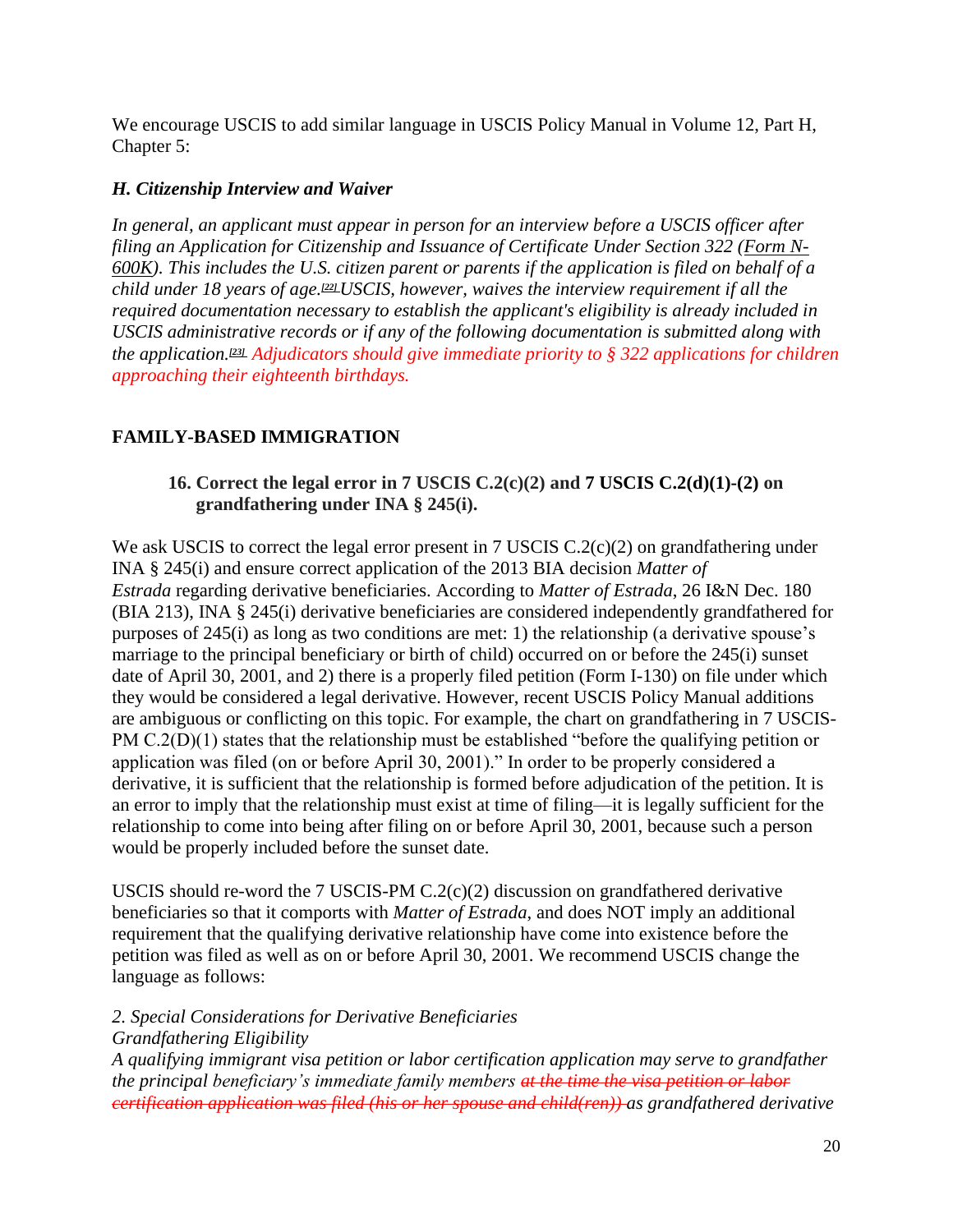*beneficiaries if they qualified as derivatives (principal beneficiary's spouse and child(ren)) on or before April 30, 2001. [\[29\]](https://www.uscis.gov/policy-manual/volume-7-part-c-chapter-2#footnote-29) The spouse or child does not have to be named in the qualifying petition or application and does not have to continue to be the principal beneficiary's spouse or child. As long as an applicant can demonstrate that he or she was the spouse or child (unmarried and under 21 years of age) of a grandfathered principal beneficiary on the date the qualifying petition or application was properly filed on or before April 30, 2001, the applicant is grandfathered and eligible to seek [INA 245\(i\)](https://uscode.house.gov/view.xhtml?req=granuleid:USC-prelim-title8-section1255&num=0&edition=prelim) adjustment in his or her own right.[\[30\]](https://www.uscis.gov/policy-manual/volume-7-part-c-chapter-2#footnote-30) A derivative beneficiary who qualifies as a grandfathered noncitizen may benefit from INA 245(i) in the same way as a principal beneficiary. If the derivative beneficiary meets all eligibility requirements, the beneficiary may adjust despite an entry without inspection or being subject to the specified adjustment bars.[\[31\]](https://www.uscis.gov/policy-manual/volume-7-part-c-chapter-2#footnote-31)*

#### *Underlying Basis for Adjustment*

*If a grandfathered derivative beneficiary[\[32\]](https://www.uscis.gov/policy-manual/volume-7-part-c-chapter-2#footnote-32) remains the spouse or child of the grandfathered principal beneficiary, the derivative beneficiary may accompany or follow to join the principal beneficiary, provided the principal beneficiary is adjusting status under INA 245(i). In this case, the grandfathered principal beneficiary is the principal adjustment applicant and the grandfathered derivative beneficiary is the derivative applicant.[\[33\]](https://www.uscis.gov/policy-manual/volume-7-part-c-chapter-2#footnote-33) A grandfathered derivative beneficiary may also adjust under [INA 245\(i\)](https://uscode.house.gov/view.xhtml?req=granuleid:USC-prelim-title8-section1255&num=0&edition=prelim) in his or her own right, on some basis completely independent of the grandfathered principal beneficiary.[\[34\]](https://www.uscis.gov/policy-manual/volume-7-part-c-chapter-2#footnote-34) This is true whether or not the grandfathered derivative beneficiary remains the grandfathered principal beneficiary's spouse or child. For instance, a grandfathered derivative beneficiary spouse who becomes divorced from the grandfathered principal beneficiary after the qualifying petition or application is filed is still a grandfathered noncitizen eligible to seek adjustment independently under 245(i). Similarly, a grandfathered derivative beneficiary child who marries or reaches 21 years of age after the qualifying petition or application is filed is still grandfathered and eligible to seek INA 245(i) adjustment on his or her own basis through a different petition.*

| <b>Date</b>            | Event                                                                                                                                                                                                                                                                                                                                                                                                                                                                                                                                                                            |  |
|------------------------|----------------------------------------------------------------------------------------------------------------------------------------------------------------------------------------------------------------------------------------------------------------------------------------------------------------------------------------------------------------------------------------------------------------------------------------------------------------------------------------------------------------------------------------------------------------------------------|--|
| <i>January 1, 2000</i> | An employer files a permanent labor<br>certification application on behalf of a married<br>employee. The married employee is the<br>principal beneficiary of the permanent labor<br>certification application. The application is<br>determined to be approvable when filed and the<br>married employee noncitizen is a grandfathered<br>noncitizen. As the employee was married at the<br>time the labor certification application was<br>filed, on or before April 30, 2001, the<br>employee's spouse is the derivative beneficiary<br>and is also a grandfathered noncitizen. |  |
| <i>January 1, 2003</i> | The employee and spouse divorce.                                                                                                                                                                                                                                                                                                                                                                                                                                                                                                                                                 |  |

*Example: Derivative Beneficiary Eligible After Divorce from Principal Beneficiary*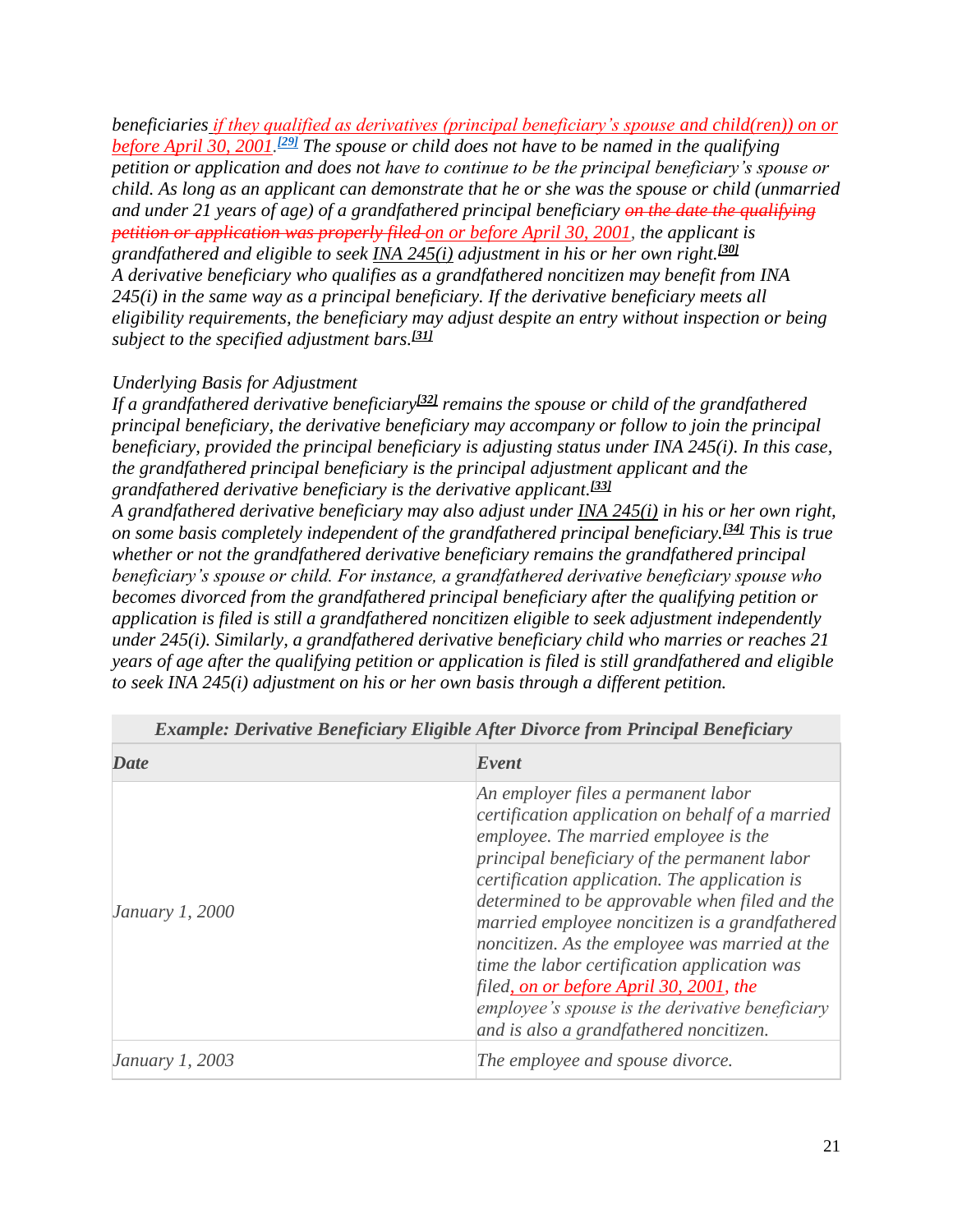| Today | The employee's former spouse is selected in the |
|-------|-------------------------------------------------|
|       | <i>diversity visa program.</i>                  |

*In this example, the employee is the grandfathered principal beneficiary for [INA](https://uscode.house.gov/view.xhtml?req=granuleid:USC-prelim-title8-section1255&num=0&edition=prelim)  [245\(i\)](https://uscode.house.gov/view.xhtml?req=granuleid:USC-prelim-title8-section1255&num=0&edition=prelim) adjustment because the qualifying permanent labor certification application was filed directly on the employee's behalf on or before April 30, 2001. The employee's former spouse is a grandfathered derivative beneficiary because they were also married at the time the qualifying permanent labor certification application was filed on or before April 30, 2001. The qualifying application serves to grandfather both the principal and derivative beneficiaries. Therefore, as a grandfathered derivative beneficiary, the former spouse may apply for adjustment under 245(i) based on being selected in the diversity visa program, regardless of the grandfathered principal beneficiary's basis for adjustment and regardless of the fact that their marital relationship no longer exists.*

*If a grandfathered derivative beneficiary is adjusting on a separate basis from the grandfathered principal beneficiary, the grandfathered derivative beneficiary becomes the principal adjustment applicant. As the principal applicant, the grandfathered derivative beneficiary's current spouse and child(ren) may accompany (or follow-to-join) the applicant.[\[35\]](https://www.uscis.gov/policy-manual/volume-7-part-c-chapter-2#footnote-35)*

*[29] See [INA 203\(d\).](https://uscode.house.gov/view.xhtml?req=granuleid:USC-prelim-title8-section1153&num=0&edition=prelim) See [INA 245\(i\)\(1\)\(B\).](https://uscode.house.gov/view.xhtml?req=granuleid:USC-prelim-title8-section1255&num=0&edition=prelim) See [8 CFR 245.10\(a\)\(1\)\(i\).](https://www.ecfr.gov/cgi-bin/text-idx?node=se8.1.245_110) Under INA 245(i), spouses and children are only included as grandfathered derivative beneficiaries if they are "eligible to receive a visa under section 203(d)." Immediate relatives of U.S. citizens are not included. See [Matter of Estrada and Estrada \(PDF\),](https://www.justice.gov/sites/default/files/eoir/legacy/2014/07/25/3790.pdf) 26 I&N Dec. 180, 184 (BIA 2013) ("aliens who became the spouse or child of . . . principal grandfathered aliens on or before April 30, 2001, and who met the requirements of section 203(d) of the Act qualify as derivative grandfathered aliens.").*

*[30] Where the relationship was created after the qualifying petition or application was filed April 30, 2001, the grandfathered principal beneficiary's current spouse or child may still adjust under INA 245(i) as an accompanying (or following-to-join) adjustment applicant. See Section D, Current Family Members of Grandfathered Noncitizens, Subsection 1, Grandfathered Principal Beneficiary's Spouse and Children [\[7 USCIS-PM C.2\(D\)\(1\)\]](https://www.uscis.gov/policy-manual/volume-7-part-c-chapter-2#S-D-1). Such child or spouse would not be a grandfathered noncitizen in his or her own right but would be eligible to use INA 245(i) as the derivative spouse or child of a grandfathered noncitizen. See [Matter of Estrada and](https://www.justice.gov/sites/default/files/eoir/legacy/2014/07/25/3790.pdf)  [Estrada \(PDF\),](https://www.justice.gov/sites/default/files/eoir/legacy/2014/07/25/3790.pdf) 26 I&N Dec. 180, 184-85 (BIA 2013) ("the spouses or children of principal grandfathered aliens . . . where the spouse or child relationship was established after April 30, 2001 . . . do not qualify as grandfathered aliens for purposes of section 245(i) adjustment."). [31] See Chapter 1, Purpose and Background, Section C, Overcoming INA 245(a) Adjustment Ineligibility [\[7 USCIS-PM C.1\(C\)\]](https://www.uscis.gov/policy-manual/volume-7-part-c-chapter-1#S-C).*

*[32] For information about derivative family members acquired after the qualifying petition or labor certification application April 30, 2001, see Section D, Current Family Members of Grandfathered Noncitizens [\[7 USCIS-PM C.2\(D\)](https://www.uscis.gov/policy-manual/volume-7-part-c-chapter-2#S-D)]. See [Matter of Estrada \(PDF\),](https://www.justice.gov/sites/default/files/eoir/legacy/2014/07/25/3790.pdf) 26 I&N Dec. 180, 186 (BIA 2013) ("A subsequent change in circumstances cannot confer grandfathered status on an alien who did not meet the grandfathering requirements prior to the April 30, 2001, sunset date. Thus, an alien who was not grandfathered as of April 30, 2001, but subsequently married a principal grandfathered alien does not, by virtue of that marriage, become a derivative grandfathered alien.").*

*[33] See [INA 203\(d\).](https://uscode.house.gov/view.xhtml?req=granuleid:USC-prelim-title8-section1153&num=0&edition=prelim)*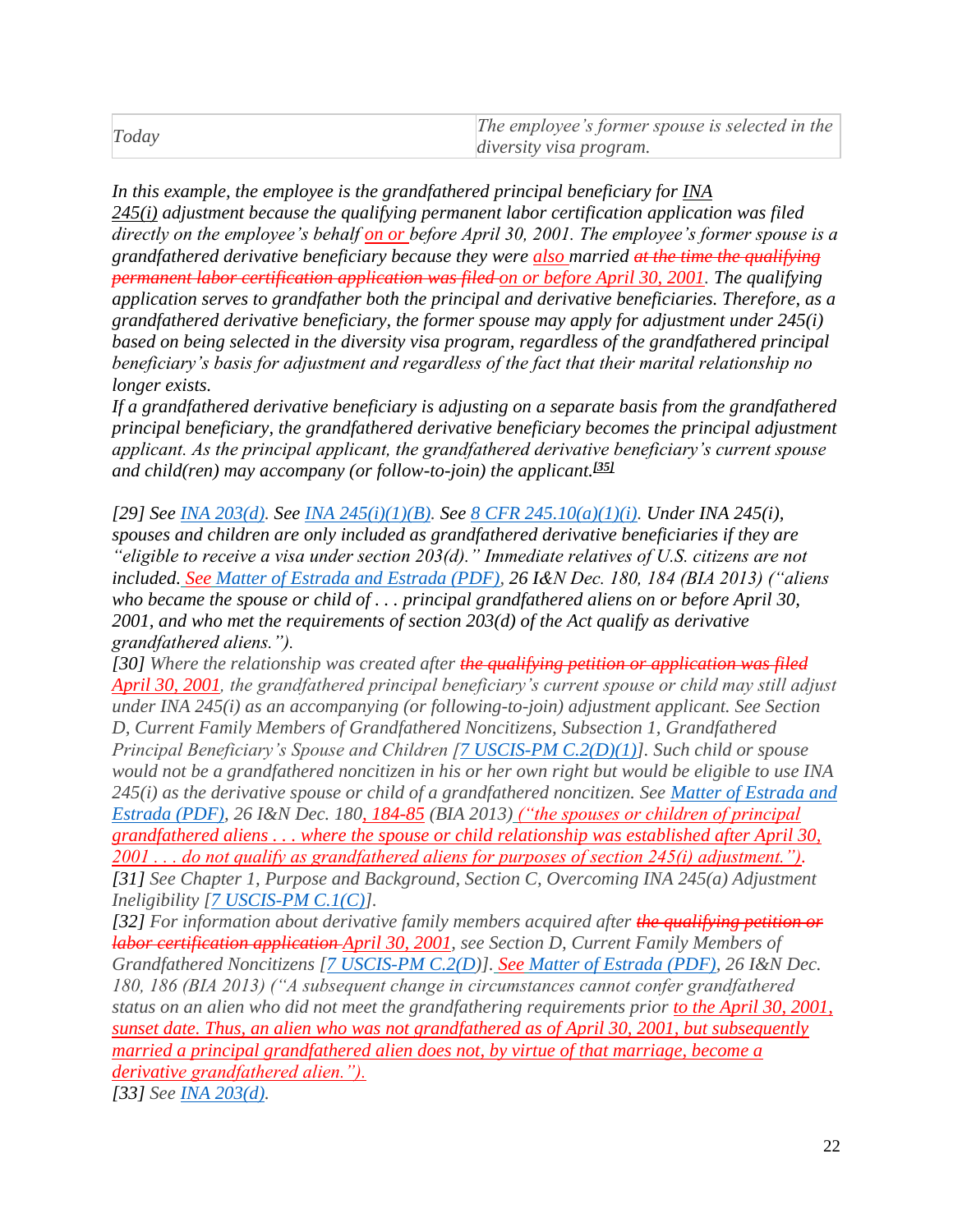*[34] The derivative beneficiary is still required to seek adjustment under a family-based, employment-based, special immigrant, or diversity visa immigrant category. See Chapter 3, Eligibility and Filing Requirements, Section A, Adjustment Eligibility under INA 245(i) [\[7](https://www.uscis.gov/policy-manual/volume-7-part-c-chapter-3#S-A)  [USCIS-PM C.3\(A\)\]](https://www.uscis.gov/policy-manual/volume-7-part-c-chapter-3#S-A), and Chapter 4, Documentation and Evidence, Section D, Demonstrating Underlying Basis for Adjustment [\[7 USCIS-PM C.4\(D\)\]](https://www.uscis.gov/policy-manual/volume-7-part-c-chapter-4#S-D).*

*[35] See Section D, Current Family Members of Grandfathered Noncitizens [\[7 USCIS-PM](https://www.uscis.gov/policy-manual/volume-7-part-c-chapter-2#S-D)  [C.2\(D\)\]](https://www.uscis.gov/policy-manual/volume-7-part-c-chapter-2#S-D).*

Similarly, we ask USCIS to re-word 7 USCIS  $C.2(d)(1)-(2)$  on grandfathered derivative beneficiaries so that it comports with *Matter of Estrada* and does NOT imply an additional requirement that the qualifying derivative relationship have come into existence before the petition was filed as well as on or before April 30, 2001. We recommend USCIS change the language as follows:

### *D. Current Family Members of Grandfathered Noncitizens*

*In general, today's principal adjustment applicant's spouse or child(ren)[\[43\]](https://www.uscis.gov/policy-manual/volume-7-part-c-chapter-2#footnote-43) may also adjust status if "accompanying" or "following-to-join" the principal.[\[44\]](https://www.uscis.gov/policy-manual/volume-7-part-c-chapter-2#footnote-44) A spouse or child is "accompanying" the principal when seeking to adjust status together with the principal or within 6 months of when the principal became a permanent resident; the spouse or child is considered to be following-to-join if seeking to adjust more than 6 months after the principal became a permanent resident.[\[45\]](https://www.uscis.gov/policy-manual/volume-7-part-c-chapter-2#footnote-45)*

*The spouse and child(ren) as of the date of adjustment accompanying (or following-to-join) a principal [INA 245\(i\)](https://uscode.house.gov/view.xhtml?req=granuleid:USC-prelim-title8-section1255&num=0&edition=prelim) applicant (who is a grandfathered noncitizen) are eligible to seek adjustment under 245(i) even though they are not grandfathered noncitizens in their own right. The spouse and child(ren) may also benefit from INA 245(i) provisions allowing applicants to adjust despite an entry without inspection or being subject to the specified adjustment bars.[\[46\]](https://www.uscis.gov/policy-manual/volume-7-part-c-chapter-2#footnote-46) If the spouse and child(ren) were properly inspected and admitted or inspected and paroled (and are not subject to the [INA 245\(c\)](https://uscode.house.gov/view.xhtml?req=granuleid:USC-prelim-title8-section1255&num=0&edition=prelim) bars) they do not need to file a [Supplement A.](https://www.uscis.gov/i-485supa) The spouse and child(ren) may simply seek adjustment under [INA 245\(a\)](https://uscode.house.gov/view.xhtml?req=granuleid:USC-prelim-title8-section1255&num=0&edition=prelim) by filing only the Application to Register Permanent Residence or Adjust Status [\(Form I-485\)](https://www.uscis.gov/i-485).*

*1. Grandfathered Principal Beneficiary's Spouse and Children*

*A noncitizen may be eligible to adjust as a grandfathered derivative beneficiary under INA 245(i) in his or her own right or as an accompanying (or following-to-join) spouse or child if:*

• *The noncitizen demonstrates that he or she was the spouse or child (unmarried and under 21 years of age) of a grandfathered principal beneficiary on or before April 30, 2001 and the at the time a qualifying petition or application was properly filed on or before April 30, 2001; and or*

• *The noncitizen is still currently the spouse or child of the grandfathered principal beneficiary.[\[47\]](https://www.uscis.gov/policy-manual/volume-7-part-c-chapter-2#footnote-47)*

*A noncitizen who became the spouse or child of a grandfathered principal beneficiary after the qualifying petition or application was filed April 30, 2001 may only seek [INA 245\(i\)](https://uscode.house.gov/view.xhtml?req=granuleid:USC-prelim-title8-section1255&num=0&edition=prelim) adjustment through the principal beneficiary as an accompanying (or following-to-join) immigrant.[\[48\]](https://www.uscis.gov/policy-manual/volume-7-part-c-chapter-2#footnote-48) These applicants do not qualify as grandfathered derivative beneficiaries who may adjust in their own right under INA 245(i).[\[49\]](https://www.uscis.gov/policy-manual/volume-7-part-c-chapter-2#footnote-49)*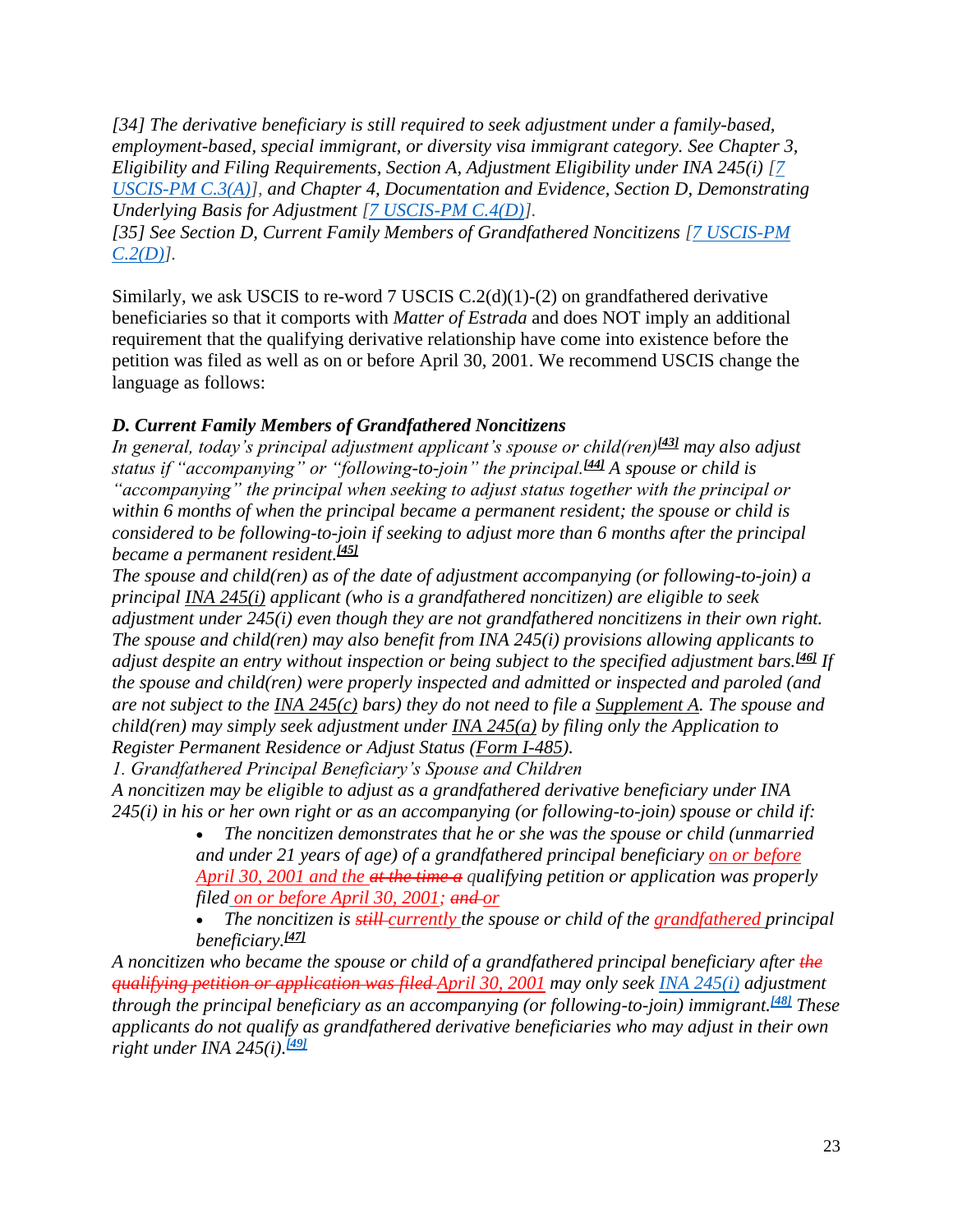| <i>Application</i>     |                                                                                                                                                                                  |  |  |
|------------------------|----------------------------------------------------------------------------------------------------------------------------------------------------------------------------------|--|--|
| <b>Date</b>            | Event                                                                                                                                                                            |  |  |
| January 1, 1998        | A noncitizen enters the United States without<br><i>inspection.</i>                                                                                                              |  |  |
| <i>January 1, 2000</i> | An employer files a permanent labor<br>certification application on behalf of the<br>noncitizen. The noncitizen is unmarried at time<br>of filing.                               |  |  |
| January 1, 2002        | The noncitizen marries a noncitizen and has a<br>child.                                                                                                                          |  |  |
| <i>January 1, 2004</i> | The employment-based immigrant visa petition<br>filed on the noncitizen's behalf is approved. The<br>noncitizen applies for adjustment of status, as<br>do the spouse and child. |  |  |

*Example: Spouse and Child Acquired After Filing of Principal Beneficiary's Qualifying Application*

*As a principal beneficiary of the qualifying permanent labor certification application, the noncitizen is grandfathered and eligible to file for adjustment under [INA 245\(i\).](https://uscode.house.gov/view.xhtml?req=granuleid:USC-prelim-title8-section1255&num=0&edition=prelim) Because the noncitizen married and had the child after the qualifying application was filed April 30, 2001, the spouse and child are not grandfathered derivative beneficiaries and may not adjust in their own right under 245(i). The spouse and child, however, may still seek [INA 245\(i\)](https://uscode.house.gov/view.xhtml?req=granuleid:USC-prelim-title8-section1255&num=0&edition=prelim) adjustment (or [INA 245\(a\)](https://uscode.house.gov/view.xhtml?req=granuleid:USC-prelim-title8-section1255&num=0&edition=prelim) adjustment, if eligible) as the principal beneficiary's accompanying (or following-to-join) spouse and child under INA 203(d). Eligibility of Grandfathered Principal Beneficiary's Spouse or Child*

*The following chart provides a summary of whether the spouse or child of a grandfathered principal beneficiary may be grandfathered in his or her own right or eligible to accompany or follow to join the grandfathered principal beneficiary.*

| <b>When Was Relationship</b><br><b>Established?</b>                                                                   | Eligible as an Accompanying<br>or Following-to-Join<br>Applicant?                                                                                | Eligible as a Grandfathered<br><b>Derivative Beneficiary Who</b><br><b>May Apply to Adjust Under</b><br><b>INA 245(i) Independently from</b><br>Principal? |
|-----------------------------------------------------------------------------------------------------------------------|--------------------------------------------------------------------------------------------------------------------------------------------------|------------------------------------------------------------------------------------------------------------------------------------------------------------|
| <b>Before</b> -On or before the<br>qualifying petition or<br>application was filed (on or<br>$before$ April 30, 2001+ | Yes, if relationship continues to Yes, on a different basis,<br>exist and principal beneficiary<br>is granted LPR status (and<br>remains an LPR) | whether or not relationship to<br>principal beneficiary continues<br>to exist <sup>[50]</sup>                                                              |

*245(i) Adjustment Eligibility of Grandfathered Principal Beneficiary's Spouse or Child*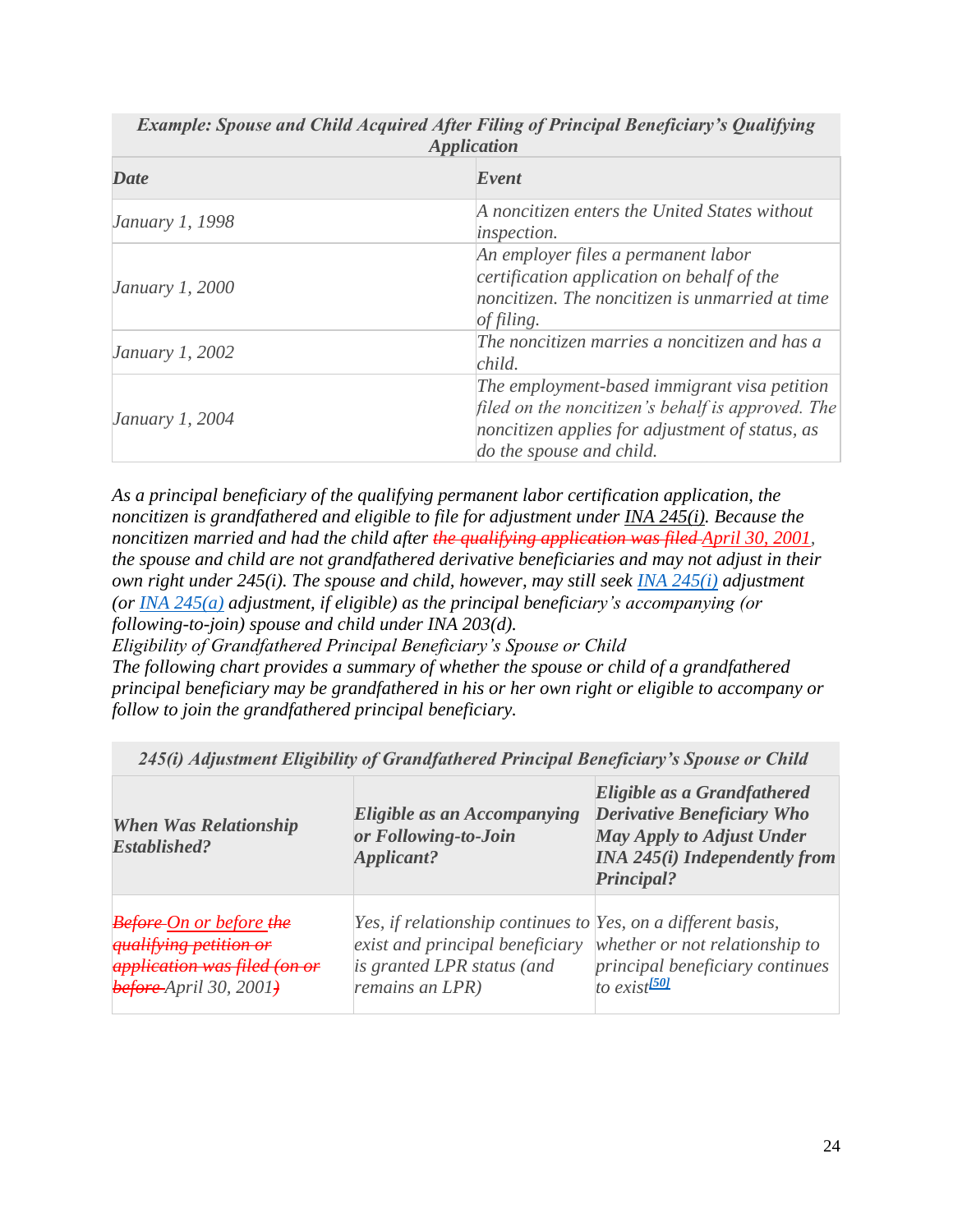| After April 30, 2001 but before<br>principal beneficiary adjusts<br>status | Yes, if relationship continues to<br>exist and principal beneficiary<br>is granted LPR status (and<br>remains an LPR) | No |
|----------------------------------------------------------------------------|-----------------------------------------------------------------------------------------------------------------------|----|
| After principal beneficiary<br><i>adjusts status</i>                       | No                                                                                                                    | No |

*2. Grandfathered Derivative Beneficiary's Spouse and Children*

*Derivative beneficiaries of a qualifying immigrant visa petition or labor certification application are grandfathered in their own right. These grandfathered derivative beneficiaries may adjust independently from the principal beneficiary of the grandfathering petition or application. Accordingly, their current spouse and children may be eligible to adjust under the usual accompanying or following-to-join rules.*

*Continuing Spouse or Child Relationship Required*

*The accompanying (or following-to-join) spouse or child must continue to have the qualifying relationship with the principal adjustment applicant (grandfathered derivative beneficiary) both at the time of filing and approval of their individual adjustment applications. [\[51\]](https://www.uscis.gov/policy-manual/volume-7-part-c-chapter-2#footnote-51)*

*[43] The child must be unmarried and under 21 years of age. See [INA 101\(b\)\(1\).](https://uscode.house.gov/view.xhtml?req=granuleid:USC-prelim-title8-section1101&num=0&edition=prelim)*

*[44] See [INA 203\(d\).](https://uscode.house.gov/view.xhtml?req=granuleid:USC-prelim-title8-section1153&num=0&edition=prelim) See [22 CFR 40.1\(a\)\(1\).](https://www.ecfr.gov/cgi-bin/text-idx?node=se22.1.40_11) See Part A, Adjustment of Status Policies and Procedures, Chapter 6, Adjudicative Review [\[7 USCIS-PM A.6\]](https://www.uscis.gov/policy-manual/volume-7-part-a-chapter-6).*

*[45] See [9 FAM 503.2-4\(A\)\(c\),](https://fam.state.gov/FAM/09FAM/09FAM050302.html) If Spouse or Child Acquired Prior to Admission, and [9 FAM](https://fam.state.gov/FAM/09FAM/09FAM050302.html)  [503.2-4\(A\)\(d\),](https://fam.state.gov/FAM/09FAM/09FAM050302.html) If Spouse or Child Acquired Subsequent to Admission.*

*[46] See Chapter 1, Purpose and Background, Section C, Overcoming INA 245(a) Adjustment Ineligibility [\[7 USCIS-PM C.1\(C\)\]](https://www.uscis.gov/policy-manual/volume-7-part-c-chapter-1#S-C).*

*[47] For more information on adjusting as a grandfathered derivative beneficiary, see Section C, Beneficiary of Qualifying Immigrant Visa Petition or Permanent Labor Certification Application, Subsection 2, Special Considerations for Derivative Beneficiaries [\[7 USCIS-PM](https://www.uscis.gov/policy-manual/volume-7-part-c-chapter-2#S-C-2)  [C.2\(C\)\(2\)\]](https://www.uscis.gov/policy-manual/volume-7-part-c-chapter-2#S-C-2).*

*[48] See [INA 203\(d\).](https://uscode.house.gov/view.xhtml?req=granuleid:USC-prelim-title8-section1153&num=0&edition=prelim)*

*[49] Similarly, the spouse of a qualified principal beneficiary who married the principal beneficiary only after the principal beneficiary adjusted under [INA 245\(i\)](https://uscode.house.gov/view.xhtml?req=granuleid:USC-prelim-title8-section1255&num=0&edition=prelim) is not eligible to adjust as a grandfathered derivative beneficiary under 245(i). See [Landin-Molina v. Holder \(PDF\),](http://www.ca9.uscourts.gov/datastore/opinions/2009/09/01/05-73677.pdf) 580 F.3d 913 (9th Cir. 2009).*

*[50] The spouse remains eligible to adjust (on a different basis) even if the spouse later became divorced from the principal beneficiary and the child remains eligible to adjust (on a different basis) even if the child has since married or turned 21 years of age.*

*[51] See [8 CFR 103.2\(b\)\(1\).](https://www.ecfr.gov/cgi-bin/text-idx?node=se8.1.103_12) See [9 FAM 502.1-1\(C\)\(2\)\(b\)\(2\)\(A\),](https://fam.state.gov/FAM/09FAM/09FAM050201.html) Basis for Following-to-Join. In contrast, grandfathered derivative beneficiaries only need to establish the qualifying relationship existed on or before April 30, 2001 and in relation to a properly filed at the time the qualifying petition or labor certification application was properly filed. This is a unique aspect of [INA](https://uscode.house.gov/view.xhtml?req=granuleid:USC-prelim-title8-section1255&num=0&edition=prelim)  [245\(i\)](https://uscode.house.gov/view.xhtml?req=granuleid:USC-prelim-title8-section1255&num=0&edition=prelim) adjustment. Grandfathered derivative beneficiaries do not need to show the qualifying relationship continues to exist at the time they seek adjustment unless they are adjusting as an accompanying or following-to-join spouse or child of the principal beneficiary. For more*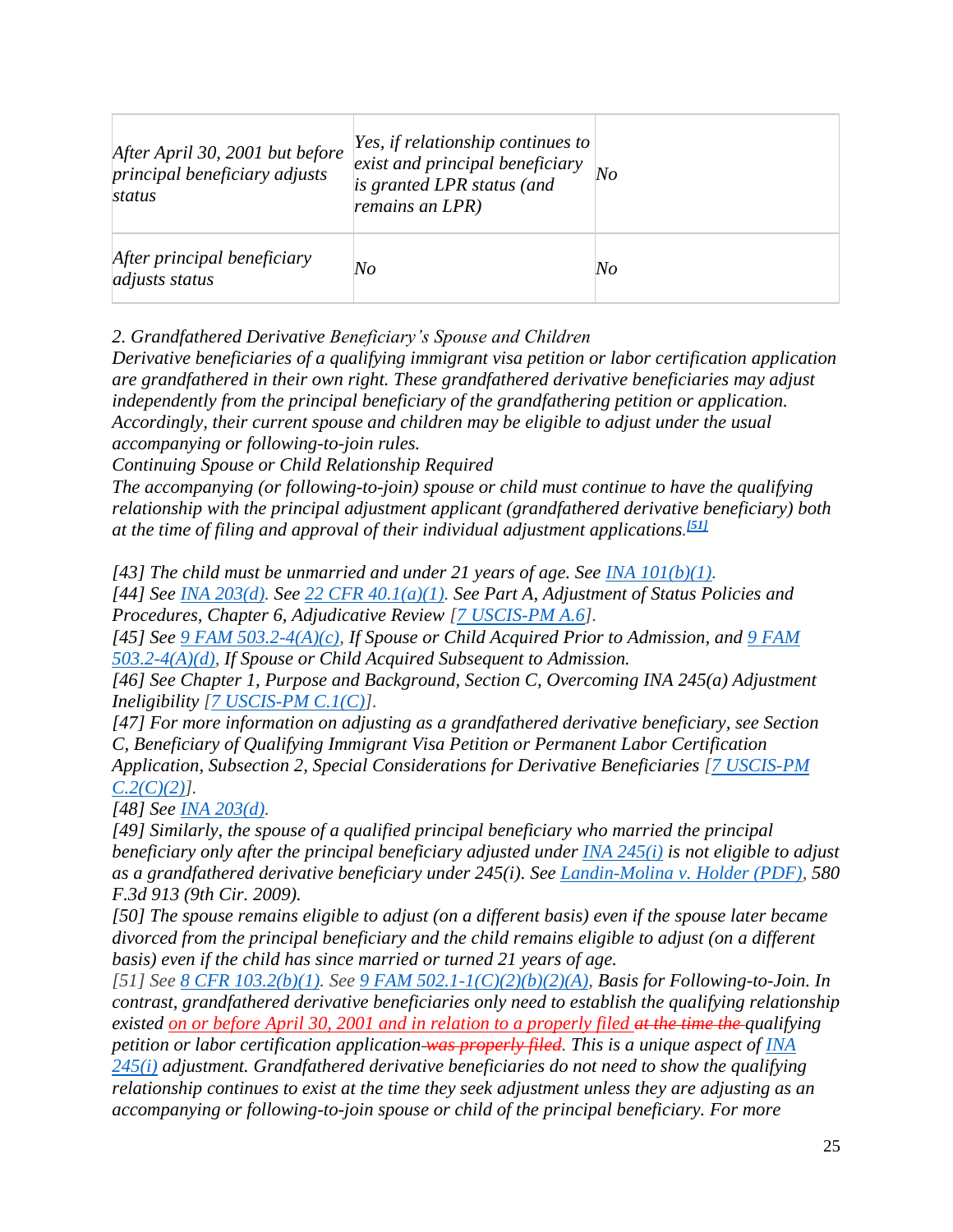*information on qualifying to adjust status as a principal applicant's accompanying or followingto-join spouse or child, see Part A, Adjustment of Status Policies and Procedures, Chapter 6, Adjudicative Review [\[7 USCIS-PM A.6\]](https://www.uscis.gov/policy-manual/volume-7-part-a-chapter-6).*

## <span id="page-25-1"></span><span id="page-25-0"></span>**SIJS**

## **17. Revise 6 USCIS-PM J.2(d) to remove burdensome requirements for SIJS applicants.**

We ask USCIS to revise 6 USCIS-PM J.2(d) to remove burdensome and unnecessary conditions that limit access to special immigrant juvenile status (SIJS). USCIS announced these policy changes to SIJS in 2019, which heighten the standards for state juvenile court findings required for SIJS eligibility. These conditions were imposed by 2019 Adopted Administrative Appeals Office (AAO) decisions. In particular, USCIS should rescind the guidance in these decisions on USCIS's "consent" function that requires petitioners for SIJS to demonstrate that the state court granted some type of relief from parental maltreatment—a new, amorphous standard not previously imposed.

For these reasons, we ask USCIS to make the following changes to 6 USCIS-PM J.2(d). To make these changes to the Policy Manual more meaningful, we further suggest that USCIS rescind the adopted AAO decisions to the extent that they create additional barriers by way of USCIS's consent function for children seeking SIJS.

### *D. USCIS Consent*

*The Trafficking Victims Protection and Reauthorization Act (TVPRA 2008) simplified but did not remove the DHS consent requirement[.](https://www.uscis.gov/policy-manual/volume-6-part-j-chapter-2#footnote-29)[29] In order to consent to the grant of SIJ classification, USCIS must review the juvenile court order and any supporting evidence submitted to conclude that the request for SIJ classification is bona fide, which means that the juvenile court order was sought to protect the child and provide relief from abuse, neglect, abandonment, or a similar basis under state law, and not primarily to obtain an immigration benefit[.](https://www.uscis.gov/policy-manual/volume-6-part-j-chapter-2#footnote-30)<sup>[30]</sup> USCIS therefore looks to the nature and purpose of the juvenile court proceedings and whether the court order was sought in proceedings granting relief from abuse, neglect, or abandonment beyond an order with factual findings to enable a person to file a petition for SIJ classification[.](https://www.uscis.gov/policy-manual/volume-6-part-j-chapter-2#footnote-31)<sup>434</sup> Generally, the court-ordered dependency or custodial placement of the child is the relief being sought from the juvenile court, and the factual basis of each of the required determinations is evidence that the request for SIJ classification is bona fide.*

We also suggest deleting references to the Adopted AAO decisions in the following footnotes:

6 USCIS-PM  $J.2(C)(1)$ , footnote 11, as follows:

*See 8 CFR 204.11(c)(3). See Matter of E-A-L-O- (PDF, 304.17 KB), Adopted Decision 2019-04 (AAO Oct. 11, 2019) (clarifying the requirement that a juvenile court dependency declaration is*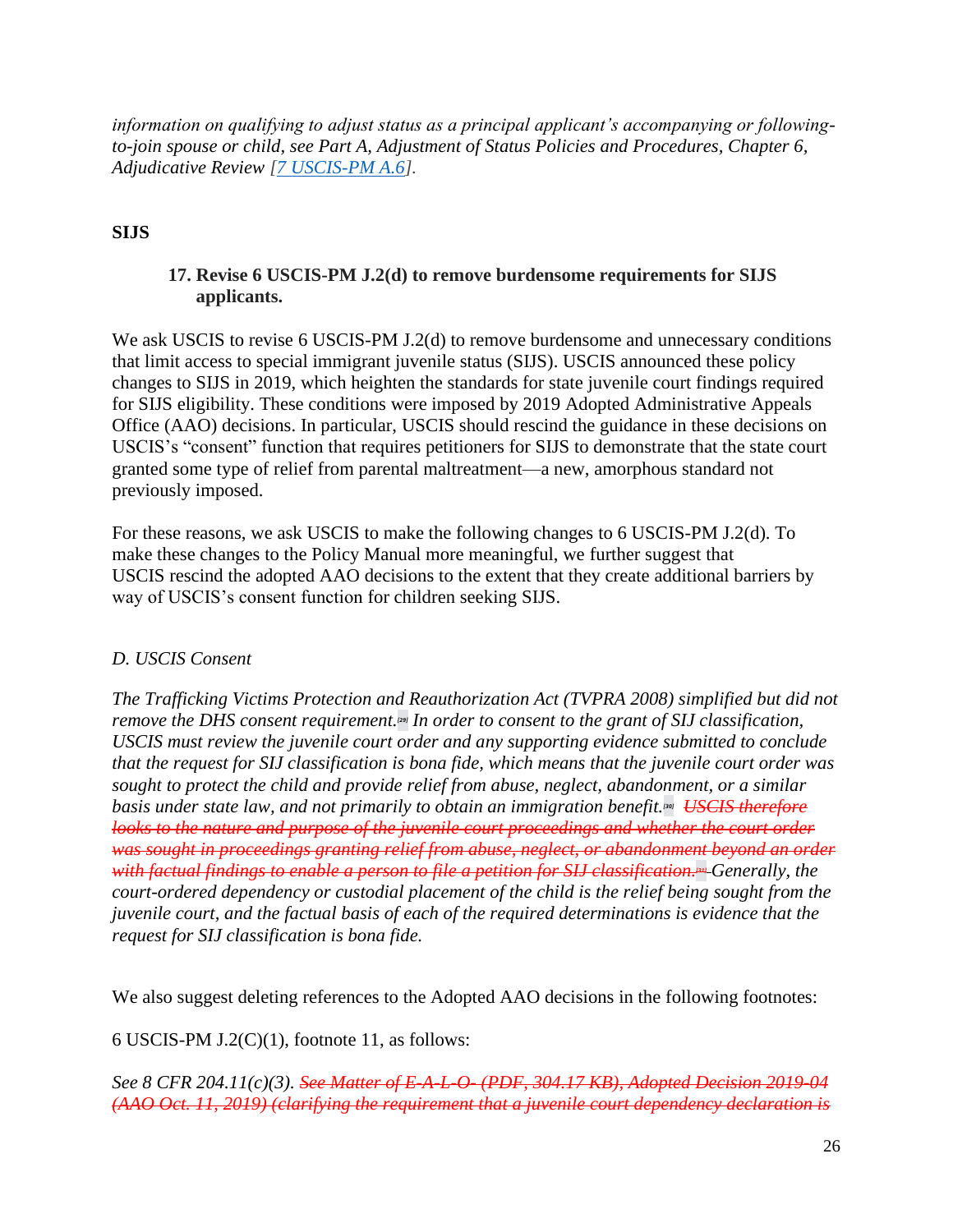*not sufficient for USCIS' to consent to SIJ classification absent evidence that the dependency declaration actually granted relief from parental abuse, neglect, abandonment, or a similar basis under state law). For an example of state law governing declarations of dependency, see California Welfare and Institutions Code Section 300, et seq.*

6 USCIS-PM J.2(D), footnote 31, as follows:

*See INA 101(a)(27)(J)(iii) (consent requirement). See H.R. Rep. 105-405 (PDF), p. 130 (1997). See Matter of D-Y-S-C- (PDF, 305.57 KB), Adopted Decision 2019-02 (AAO Oct. 11, 2019) (clarifying SIJ classification may only be granted upon USCIS' consent to juveniles who meet all other eligibility criteria and establish that they sought the requisite juvenile court or administrative determinations in order to gain relief from parental abuse, neglect, abandonment, or similar basis under state law, and not primarily to obtain an immigration benefit).*

6 USCIS-PM J.3(A)(3), footnote 10, as follows:

*See INA 101(a)(27)(J)(iii) (consent requirement). See H.R. Rep. 105-405 (PDF), p. 130 (1997); see also Matter of D-Y-S-C- (PDF, 305.57 KB), Adopted Decision 2019-02 (AAO Oct. 11, 2019) (requiring that, for USCIS' consent to be warranted, the judicial determination to find that the juvenile was subjected to such maltreatment by one or both parents under state law); Matter of E-A-L-O- (PDF, 304.17 KB), Adopted Decision 2019-04 (AAO Oct. 11, 2019 (clarifying that, for USCIS' to consent to SIJ classification, a juvenile court dependency declaration must be issued in juvenile court proceedings which actually granted relief from parental abuse, neglect, abandonment, or a similar basis under state law*).

#### <span id="page-26-1"></span><span id="page-26-0"></span>**ASYLUM**

#### **18. Withdraw the changes made to 7 USCIS-PM A.5, 7 USCIS-PM L.5, and 7 USCIS-PM M.5**

We ask USCIS to withdraw the changes made to 7 USCIS-PM A.5, 7 USCIS-PM L.5, and 7 USCIS-PM M.5 of the USCIS Policy Manual, described in the policy alert entitled "Refugee and Asylee Adjustment of Status Interview Criteria and Guidelines" on December 15, 2020. The expansion of the adjustment of status interview criteria is ineffectual and imposes an onerous burden on adjusting asylees and refugees as well as USCIS. Though the policy alert cites the importance of detecting "fraud, misrepresentation, national security threats, and public safety risks," these concerns are already addressed during the underlying asylum adjudication or refugee resettlement process. The interview criteria listed in the affected policy manual sections are overly broad. USCIS should revert to its prior guidance and instruct officers that they should generally only schedule an interview when the officer cannot verify the applicant's identity or they are claiming a new identity, the officer cannot determine whether they have asylee or refugee status, the applicant is the beneficiary of an approved Form I-730 but was not interviewed as part of the derivative asylee or refugee process, the FBI fingerprint results indicate that further processing is needed, or admissibility cannot be determined without an interview. USCIS's guidance should ensure that officers determine on a case by case basis that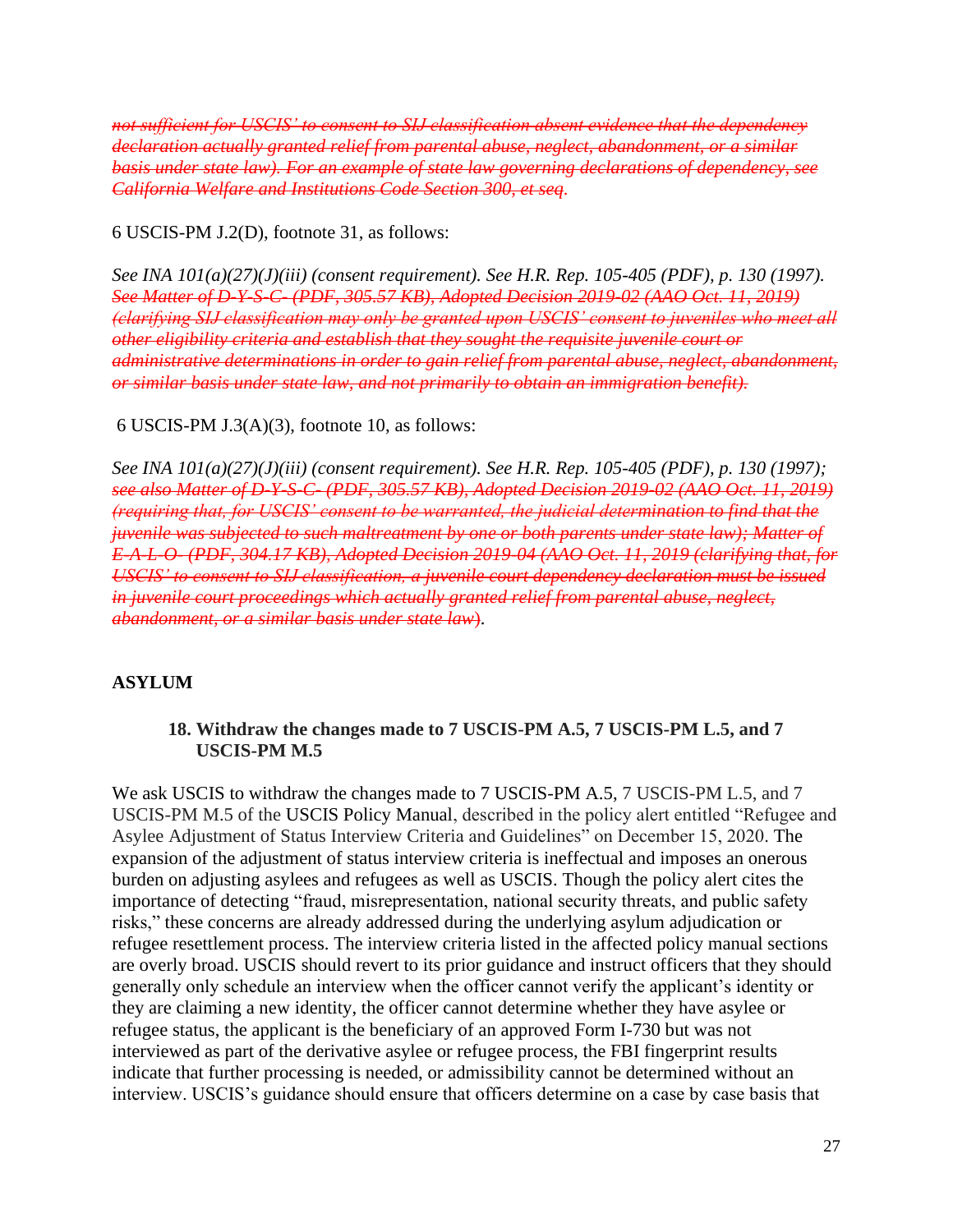an interview is necessary as required by  $8$  CFR  $\S$  $\S$   $209.1(d)$ ,  $209.1(e)$  rather than prescribing interviews for broad categories of adjusting asylees and refugees.

# <span id="page-27-1"></span><span id="page-27-0"></span>**U VISA**

## **19. Edit 3 USCIS-PM C.5(b) to comport with U Nonimmigrant Status Eligibility.**

We welcome the bona fide determination (BFD) guidance and process implemented by USCIS on June 14, 2021, for U nonimmigrant status petitioners and their family members. We feel this process will provide critical protection for immigrant survivors of crime while their petitions are pending. We are also grateful that USCIS provided instructive and thorough guidance in the Policy Manual about what the requirements and process for BFD determinations. However, we feel that the crime bars put in place for the BFD are unnecessary and conflict with the intent and requirements of U nonimmigrant status.

U nonimmigrant status has one of the most generous waivers in all of the Immigration and Nationality Act. See INA § 212(d)(14) (allowing DHS to waive all grounds of inadmissibility for U nonimmigrants except for Nazi persecution, genocide, and torture/extrajudicial killing as outlined in INA  $\S 212(a)(3)(E)$ . While a waiver grant is a discretionary determination, Congressional intent behind allowing such a broad waiver is clearly to afford humanitarian protection to survivors who have come forward, cooperated with law enforcement, and suffered substantial abuse, even despite immigration and criminal violations.

Nevertheless, the BFD guidance lays out crime bars in 3 USCIS-PM C.5(b) for arrests and convictions, loosely based on certain inadmissibility grounds. U petitioners may well be eligible for, and receive, U nonimmigrant status despite immigration and criminal violations. It is odd for the BFD determination, which provides only interim relief, to be barred by arrests and convictions that do not necessarily disqualify someone from ultimately obtaining U nonimmigrant status. We thus ask USCIS to remove the crime bars from the BFD review process, particularly given that any criminal or immigration violation will be addressed when the case is fully adjudicated.

We are concerned about the criminal bars overall for the reasons mentioned. But we want to call specific attention to the alarming language in the guidance authorizing a BFD bar for *arrests* as well as convictions. Arrests do not *per se* make petitioners inadmissible. Moreover, due to dual arrest and mandatory arrest laws, victims are oftentimes arrested for the very domestic violence they suffered.<sup>2</sup>

For these reasons, we ask USCIS to rescind the criminal bars section at 3 USCIS-PM C.5(b). At a minimum, we ask USCIS to make the following edits and refrain from barring a BFD grant solely on account of an arrest record:

<sup>2</sup> Annie O'Dell, *Why Do Police Arrest Victims of Domestic Violence? The Need for Comprehensive Training and Investigative Protocols*, 15 J. Aggression, Maltreatment, & Trauma 3-4 (2007).